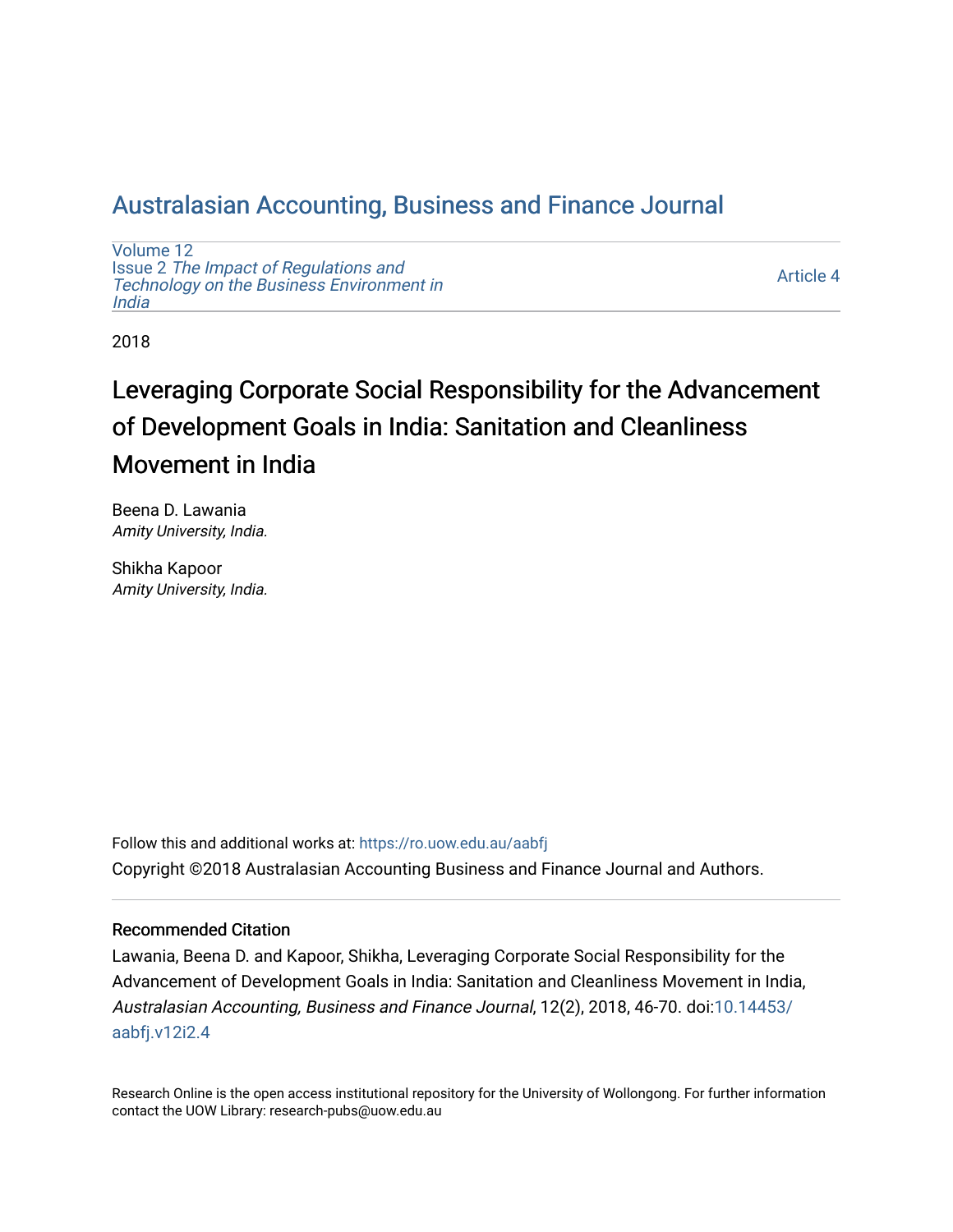# Leveraging Corporate Social Responsibility for the Advancement of Development Goals in India: Sanitation and Cleanliness Movement in India

#### Abstract

CSR is a potent tool in achieving the social and environmental goals of a nation by collaborating partnership with corporations in combating developmental challenges in emerging economies like India. The State Government in India can provide big leap to government developmental programs if they can muster wholehearted support from corporates for implementing social welfare and awareness programmes. This paper makes a special reference to the Cleanliness drive "Swachh Bharat Abhiyan (SBA)", wherein Indian Government identified that the ambit of SBA is vast and utilized the funds and expertise of corporate through CSR to collaborate in implementing programmes such as the construction of toilets, sewage treatment, river cleaning and so forth. This paper is analytical and descriptive in explaining how government and corporates together can shape social demographics of India through CSR by leveraging the value and resources of corporate and utilizing the governmental expertise in identifying the social gaps and accordingly formulating the plans for development to create high impact outcomes. The purpose of this paper is to investigate the role of CSR in the government development plan in India. It explores the intersection of corporate social responsibility efforts and public policy. This qualitative research is based on extant literature on CSR and detailed interviews with government and agencies like NGOs, social enterprises which are involved at the level of identifying corporate partners and implementing social campaigns.

#### Keywords

CSR, Swachh Bharat Abhiyan, SBA, development goals, India.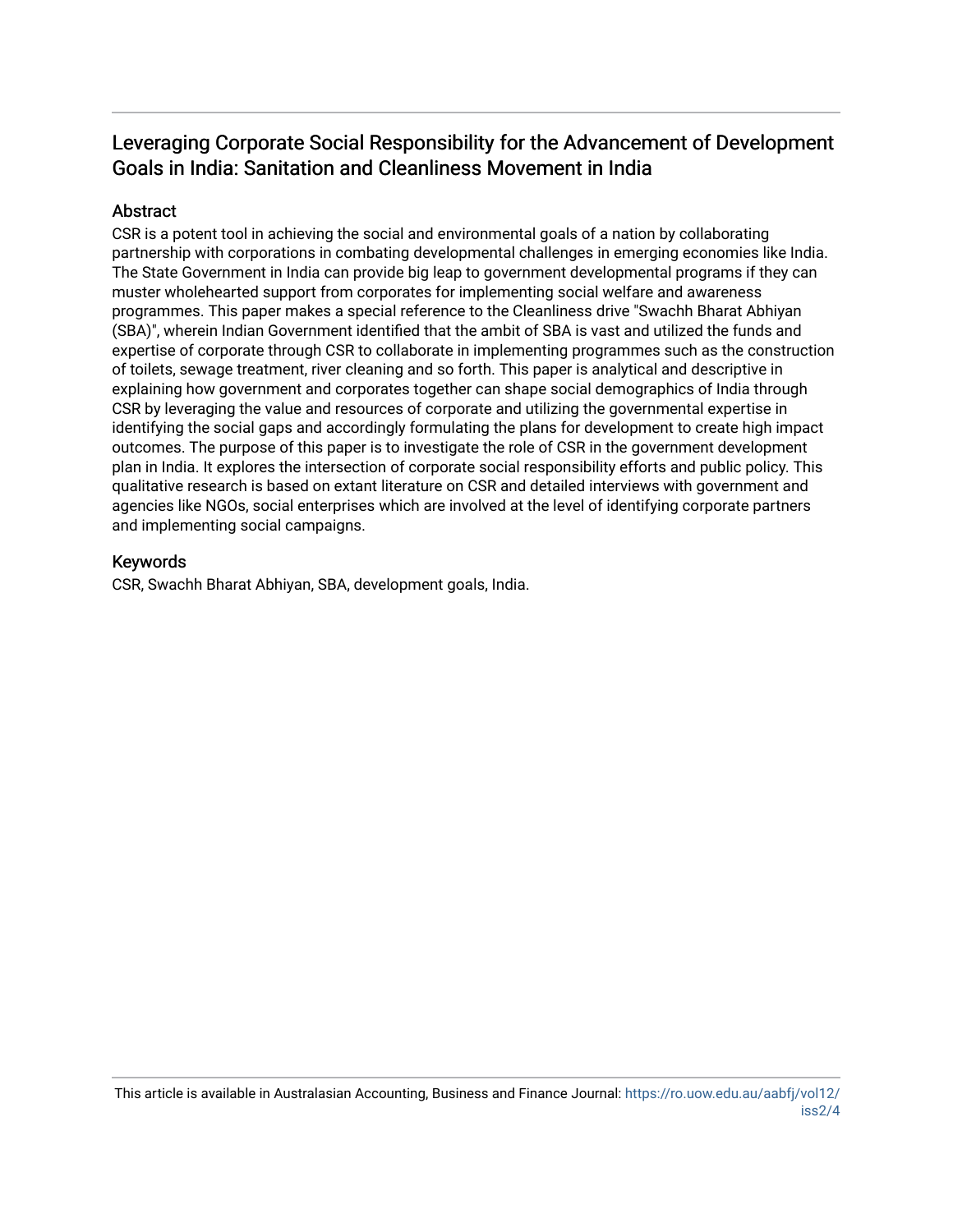

# **Leveraging Corporate Social Responsibility for the Advancement of Development Goals in India: Sanitation and Cleanliness Movement in India**

**Beena D. Lawania<sup>1</sup> and Shikha Kapoor<sup>2</sup>**

#### **Abstract**

CSR is a potent tool in achieving the social and environmental goals of a nation by collaborating partnership with corporations in combating developmental challenges in emerging economies like India. The State Government in India can provide big leap to government developmental programs if they can muster wholehearted support from corporates for implementing social welfare and awareness programmes. This paper makes a special reference to the Cleanliness drive "Swachh Bharat Abhiyan (SBA)", wherein Indian Government identified that the ambit of SBA is vast and utilized the funds and expertise of corporate through CSR to collaborate in implementing programmes such as the construction of toilets, sewage treatment, river cleaning and so forth. This paper is analytical and descriptive in explaining how government and corporates together can shape social demographics of India through CSR by leveraging the value and resources of corporate and utilizing the governmental expertise in identifying the social gaps and accordingly formulating the plans for development to create high impact outcomes. The purpose of this paper is to investigate the role of CSR in the government development plan in India. It explores the intersection of corporate social responsibility efforts and public policy. This qualitative research is based on extant literature on CSR and detailed interviews with government and agencies like NGOs, social enterprises which are involved at the level of identifying corporate partners and implementing social campaigns.

**JEL Classification:** M14, M48, N15, O38.

**Keywords:** CSR, SBA, development goals, India.

1

*<sup>1</sup>Amity University, India.* 

<sup>2</sup> *Amity University, India.*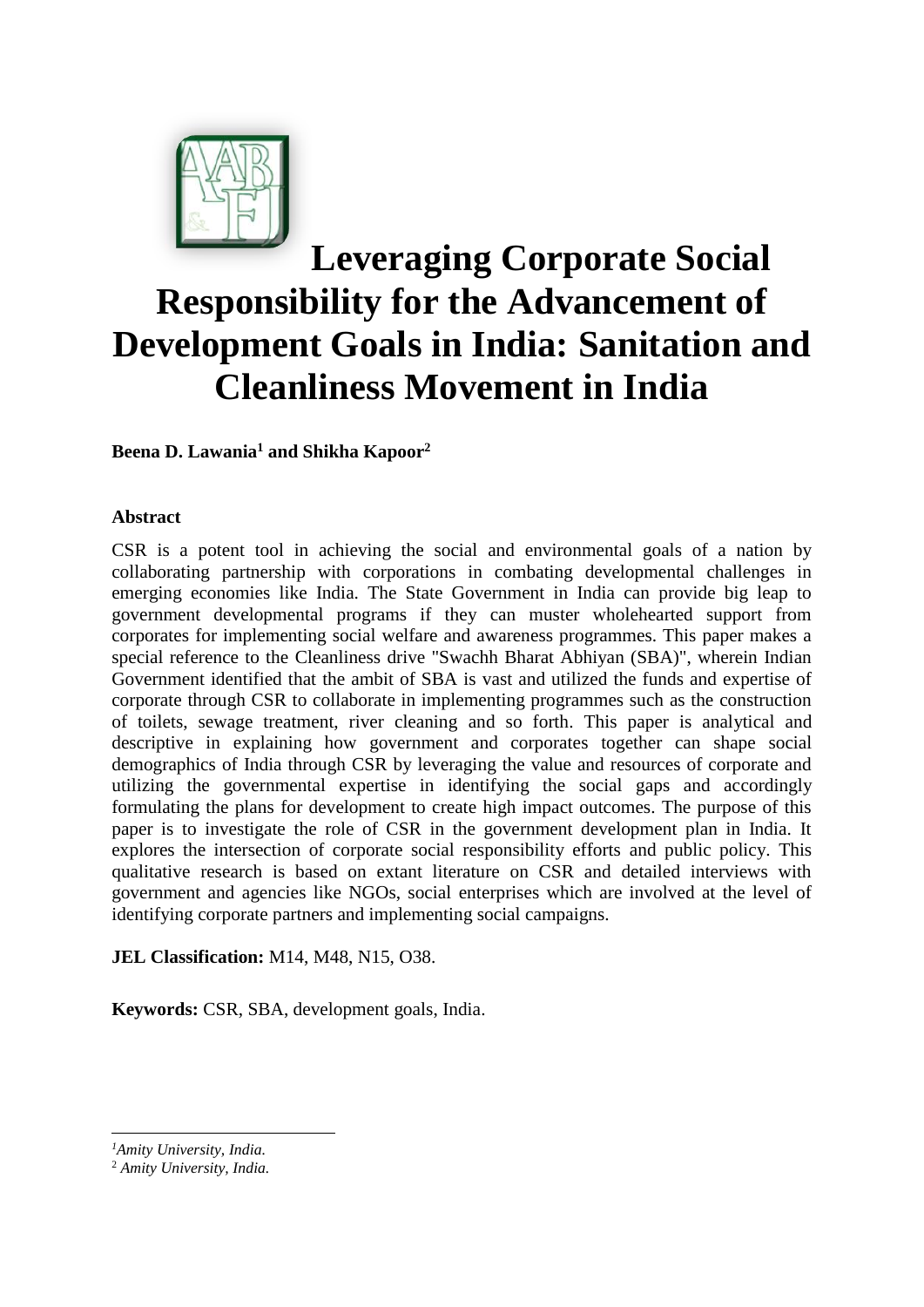# **INTRODUCTION**

India, in the backdrop of a grim social condition and being a signatory to United Nation Global Compact popularly known as Sustainable Development Goals(SDGs), had to develop a plan to achieve 17 SDGs and their targets. Indian government rolled out the legislation related to CSR spent to achieve these ambitious targets and also to regularise the CSR for significant social and environmental outcome. While in recent times there has been a shift in companies' focus from just economic goals to social good worldwide and hence shown their participation and investment in various social programmes like education, health, awareness campaigns and skill development programmes that have a potential of bringing impact in the society. This change is understandable as these companies have realised how irresponsible and unethical practices can negatively impact their brand image and bear a risk of losing consumer trust and loyalty (Chaudhary, 2007) while at the same time Government being the important agent in the external business environment can influence the business conduct for the benefit all the stakeholders most importantly the community (Gayle and Allard, 2008) like India enforced the statute for CSR regulation in the year 2013. Emerging economies like India have to collaborate with corporates to upgrade its socio-economic parameters and environmental indicators to transform into a progressive and developed nation. (Chatterjee, 2017).

This paper explores the utility of CSR and its governance for one specific socioenvironmental parameter in India i.e. sanitation in urban and rural India (SDGs no. 6: clean water and sanitation). The Indian government has mobilised the mass, government bodies, and corporates for sanitation drive which is called Swachh Bharat Abhiyan in Hindi. The Indian government has identified corporates and Public Sector Undertakings and the civil society as the crucial link in executing and facilitating this development goal. Therefore companies are engaging themselves in the process of social responsibility by taking up or collaborating in government development projects related to health, education, and the environment by utilizing the available resources and by encouraging and supporting social innovation (Pradhan, 2010; Sarkar, 2015). CSR in India is evolving from sporadic philanthropy to strategic alignment of CSR with business process and ethics for balancing companies' economic, environmental and social goals (Global CSR Summit 2013: An Agenda for Inclusive Growth by EY and PHD Chamber of Commerce). This evolution of CSR cannot be explained in the exclusion of government role and its intent to improve the outcomes of companies' CSR. The larger good of society and improvement of provision of various facilities and dispersion of outcomes call for integration of efforts of companies and government.

To understand the above mentioned scenario of governmental and corporate collaboration to tackle the social problem of sanitation and how the government has provisioned the CSR spent and utilise the fund under CSR to improvise the condition of sanitation in urban, rural and schools of India, the paper is presented in different sections starting with Introduction and CSR overview in the emerging economies as we are discussing specific problem present in developing nations (here India) followed by discussion about government's role in CSR Agenda and review of literature. There are four objectives related to government, corporates and Swachh Bharat Abhiyan which will be dealt with available reports-government and private and a complete account of two agencies (government and corporate) collaborating for sanitation drive is presented.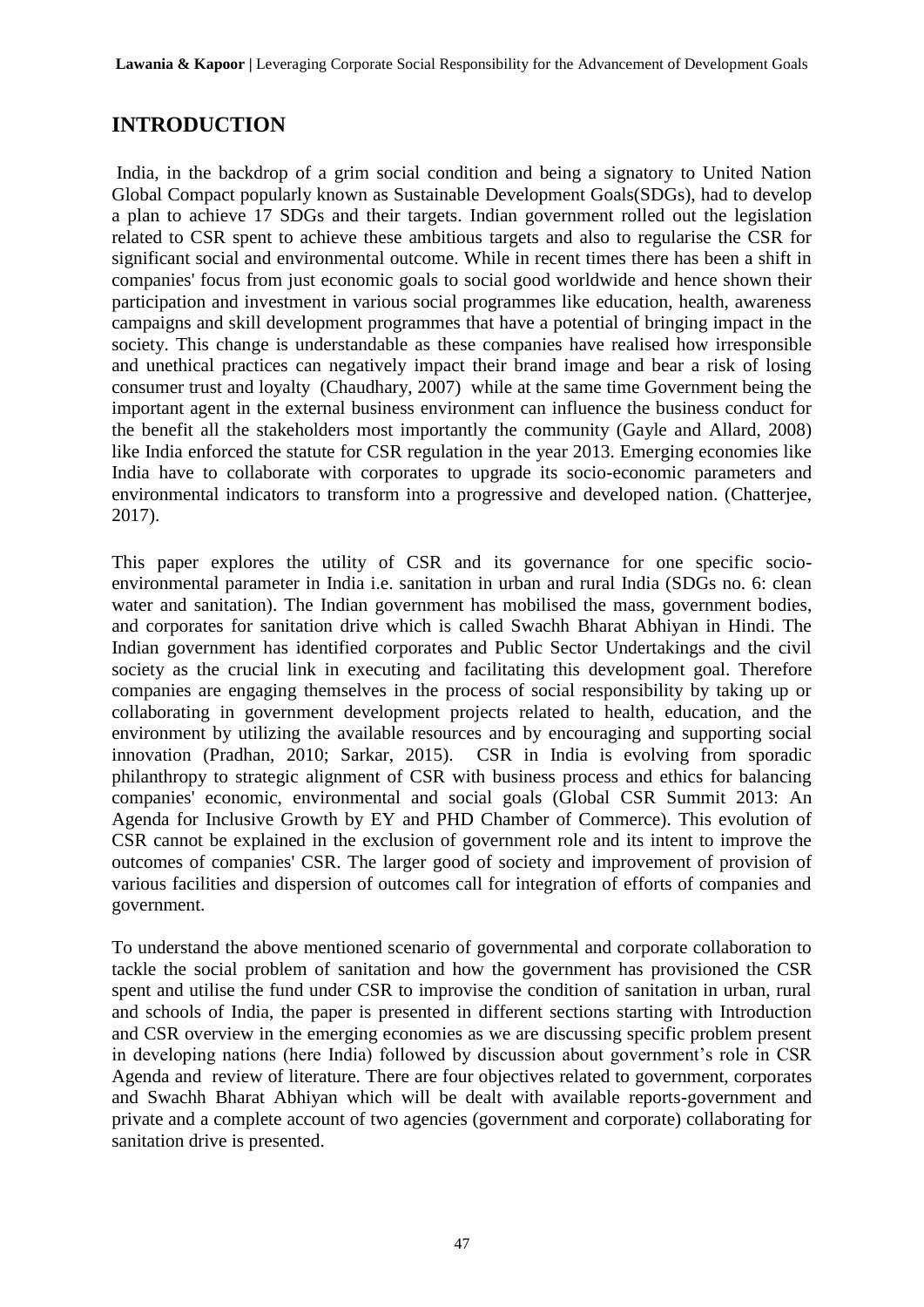#### **OVERVIEW AND PERSPECTIVE OF CSR IN EMERGING ECONOMIES**

*The concept of corporate social responsibility (CSR) aims both to examine the role of business in society and to maximise the positive societal outcomes of business activity. United Nation (Sustainable Development Innovation Briefs February 2007).*

The above lines make it clear that CSR covers the whole range of responsibility towards society in general with specific outcomes which will benefit society and eventually benefit the development goals of developing nations like India. CSR is an overall contribution of business to the inclusive and sustainable development. The policymakers in middle-and-lowincome countries have directly sought to involve business and corporations in meeting social challenges. India, the biggest democracy and second largest populated country which is inflicted with many social challenges and dilemmas, has issued guidelines for its public sector to spend stipulated amount on CSR and make necessary disclosures.

India's prominent place in the world as the one of the fastest growing economy (World Economic Outlook Update 2017) is definitely due to the gain in business activity while at the same time India's social and human index is challenging and calls for concerted efforts of government and corporates by creating better opportunities for weaker sections and leveraging corporate resources, technology, and know-how to create social value and ultimately shared prosperity (Chatterjee, 2017) (Raghunath, 2017)During the last two decades, there has been a noticeable change in the conduct of business towards social and environment responsibilities realising that CSR is a social licence to conduct business and community is the one of the important stakeholders hence companies with social and environment outlook have mutual beneficial existence. (Raghunath, 2017). Owing to the changing market situation, Companies have shifted their focus from pure economic focus and sporadic philanthropy to three important factors viz. But nowadays with the changing market situation, this focus is shifting and including three other factors: environmental, educational and health responsibilities. Companies or organizations have started spending their social responsibility money for environmental benefits, public health care initiatives and for providing free education to the wards of employees and underprivileged. To understand the above perspective it is needed to define the CSR as it is a little difficult to place one concrete idea through a definition.

In view of this paper's requirement, few rationale thoughts can be presented in the given manner: ---

- 1. Developing countries have a plethora of social challenges and environmental issues to address. The government can see CSR as an important means to achieve the development goals.
- 2. India is a signatory to UN SDGs and hence a positive and constructive method for achieving these goals is the concerted efforts of Government and Corporates by utilizing the CSR corpus for national agenda.
- 3. Private and public sector can leverage its strength to create opportunities which should be broad-based and can directly involve itself in the development efforts while government can passionately bring up the issues and use its machinery for identification of the beneficiaries and framing the programmes with defined outcomes.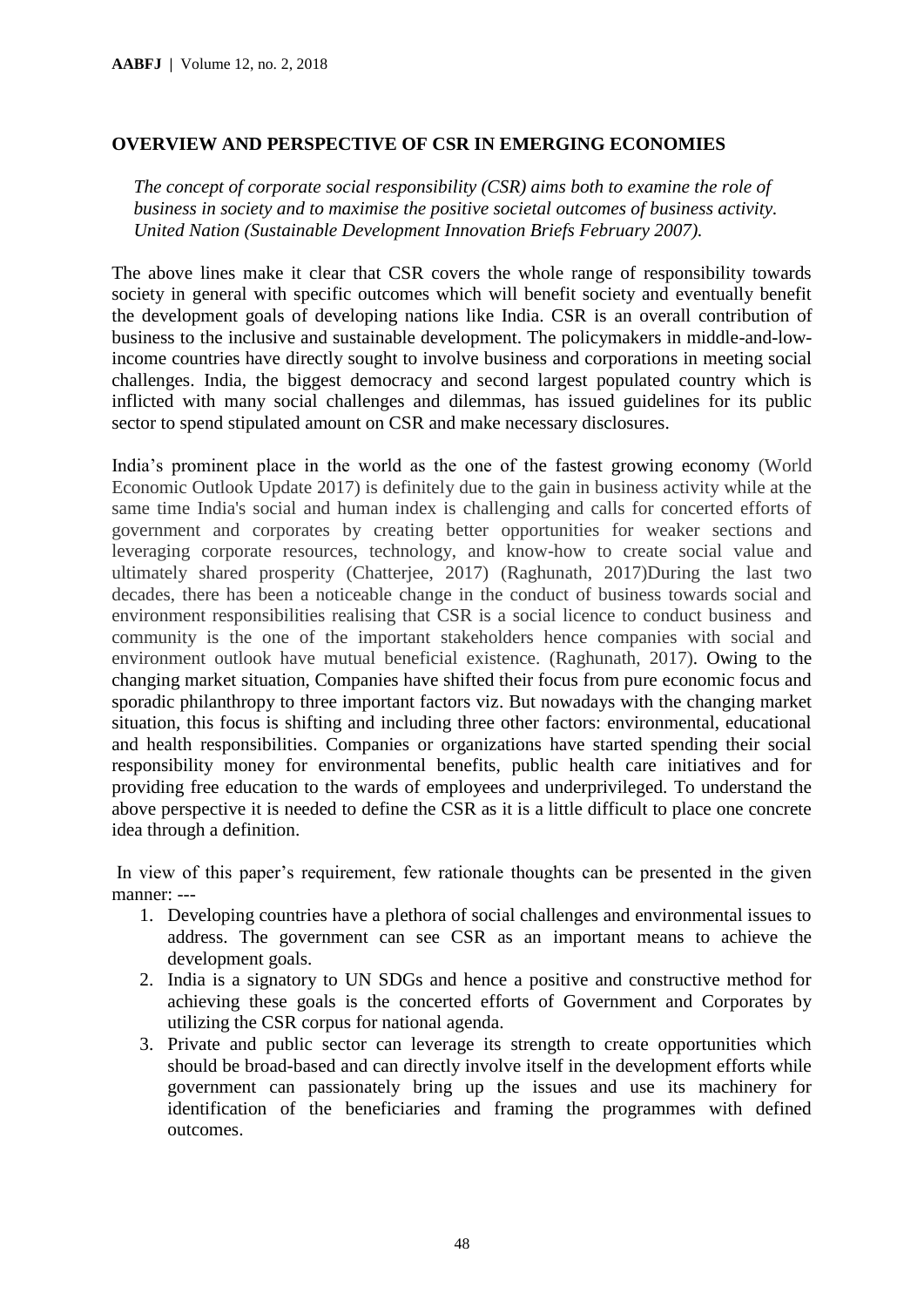**Lawania & Kapoor |** Leveraging Corporate Social Responsibility for the Advancement of Development Goals

#### *Potential Role of government in CSR Agenda*

The government, in developing countries, is the authority and agency to identify social gaps and environmental compliances; formulate social programmes and objectives to fill such gaps; understand the role of companies in facilitating execution and awareness; communication of objectives to government agencies and companies to define their role in such government developmental goals. In India, social gaps as for the availability of basic services is huge in the contrast of class, region, rural-urban divide and economic factors. Much debate was built around the obligation of corporates and socio-economic and environmental impact of the business activity and how voluntary CSR effort of the organizations to operate in a sustainable manner can bridge such social gaps. Due to compelling reasons and challenges, the Indian government has approved the India centric agenda for CSR to address the problems like poverty alleviation, gender equality, education, environmental conservation, livelihood etc.

India stands out as the only country in the world to have championed the idea of a compulsory fixed percentage of annual CSR spend with the addition of section135 and schedule VII in The Companies Act 2013. Section 135 of the act says any company that has a net worth of 100 million US \$ or a net profit of 1 million US \$ during any financial year shall constitute a CSR committee of the Board consisting of three or more directors out of which one director shall be independent. India has clearly mandated the corporate to form the committee for policy making and planning the execution, take up the CSR plan in programme and project mode with clear measurable outcomes, making a CSR corpus of at least 2% of PBT<sup>\*</sup> and make provision for reporting of such spent in the public domain. It is indicated that any project or plan that is in pursuance of its normal course of business shall not be constituted as CSR activity.

The partnership of corporate and implementing agencies for proper execution of CSR projects can go long way in bringing desired changes in the social indicators for better tomorrow.

#### *Swachh Bharat Abhiyan*

Undoubtedly, sanitation stands as one of the national priorities as it has been enshrined as UN SDGs and also India's 60% population doesn't have access to clean sanitation. The Swachh Bharat Program is devised to tackle this problem at the war footing level to free India from open defecation by 2020. It is a movement to provide comprehensive sanitation planning, behavioural changes in people and explore private partnership in the goal accomplishment and rehabilitate manual scavengers. On 9th June 2014, the President of India in his joint address to both the Houses of Parliament said that homes without availability of toilets and public places in our country are littered with garbage is a social menace and hence Swachh Bharat Mission, a movement with the goal to ensure hygiene, waste management, and clean sanitation, will be launched to pay tribute to Mahatma Gandhi on his 150th birth anniversary to be celebrated in the year 2019. Therefore the Indian Government identified a private partnership for its involvement in building the Swachh Bharat Fund and various models like OPEX, operation and maintenance and CAPEX, capital expenditure and were to be explored for a successful partnership in the creation of facilities and infrastructure for the movement called for Clean India drive.

To improve the sanitation facilities, seven key mission objectives have been identified. They are: (1) open defecation elimination; (2) manual scavenging eradicating; (3) scientific solid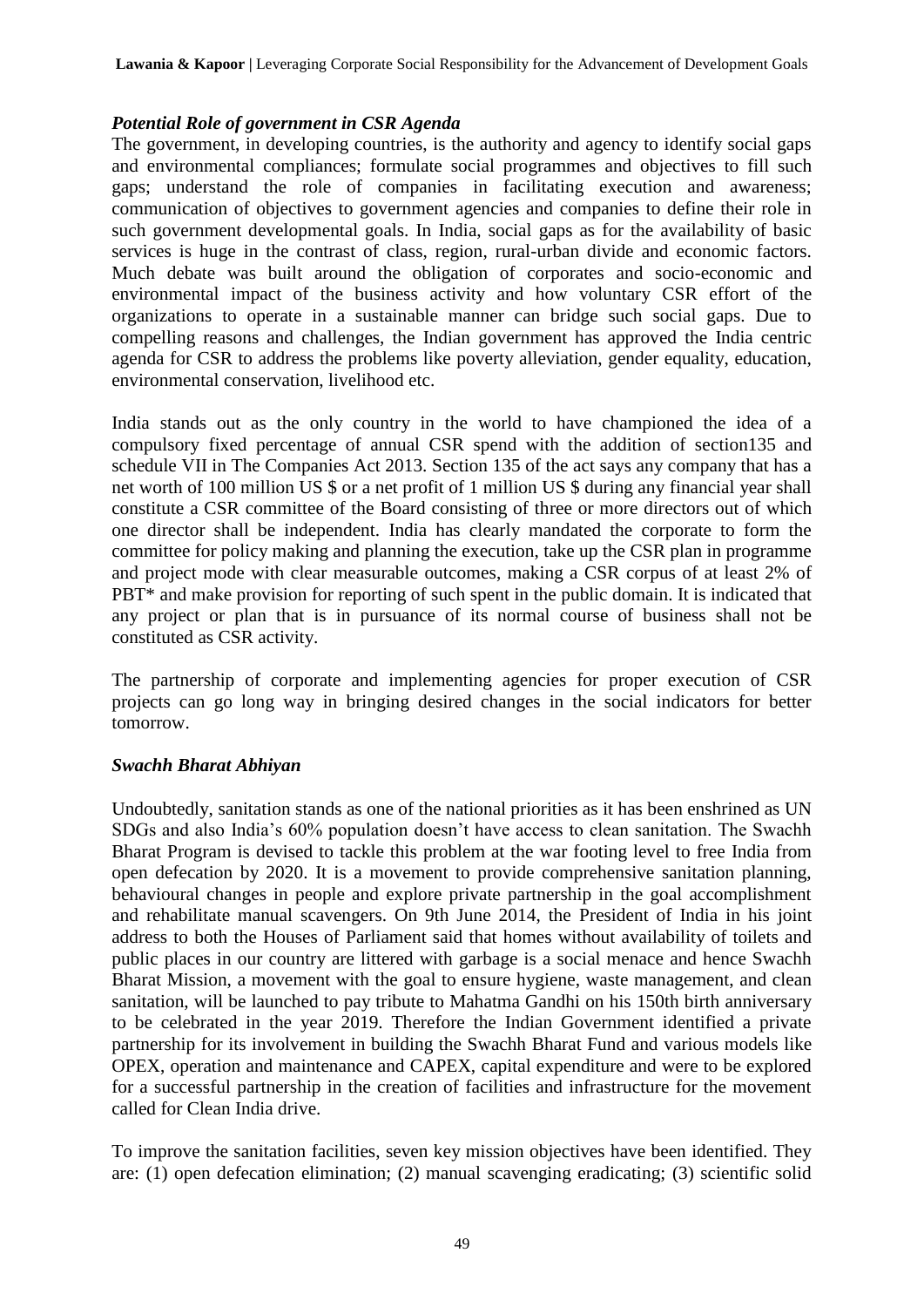waste management; (4) to bring behavioural changes related to healthy sanitation; (5) awareness about sanitation and public health dissemination ; (6) capacity building of urban local bodies (ULBs); and (7) to promote private participation in CAPEX (capital expenditure) and OPEX (operation and maintenance) model.

*Why is SBA a development agenda*? According to World Bank reports, non-availability of sanitation infrastructure and poor hygiene have impacted India's GDP amounting to an annual economic loss of approximately 6.4 percent in 2014.SBA is a step forward to contain the social and behavioral problem, of open defecation, which is capable of affecting business and economy too. Hence corporates also need to intervene and act to leverage their strengths be it finances, goods/products or services for the benefit of society and the environment. Watchdogs like UN and other international forums like R.I.C.E. have reported the gravity of the issue of open defecation which stands at 60% of the Indian population have no access to clean sanitation or practices open defecation (Ghosh, 2015). Access to clean sanitation, to maintain high hygiene, is the agenda of this decade in the developing nations to elevate the sanitation profile and be able to maintain good hygiene for better health and opportunity.

*How can CSR provide thrust to SBA in India?* India has brought a huge amount of CSR fund from its prosperous private and public companies into the foray of the development sector. This mandated CSR amount as disclosed by the government stands to the tune of Rs 1.39 billion in the year 2014-15 (CSR data from csr.gov.in).This can be construed that CSR mandate in India has provided a buzz in the development sector and companies to use this money for social welfare and the projects that eventually will support the national agenda.

#### **SOCIAL DEMOGRAPHICS**

Kingsley Davis developed the term "social demography" in a 1963 paper (Heer 2005). Social issues came to be viewed as problems that could be solved scientifically. Social demography emerged as a prime tool to isolate, explain, and predict factors influencing social issues (Tim Chatterton and Charlie Wilson, 2013) such as behavioural aspects of people regarding cleanliness in different segments of society like open defecation in rural India. The demography of social group classification of people who fall into the category of impoverished can mainly be divided into urban and rural in India. The Swachh Bharat Mission has two components i.e. rural and urban components – Swachh Bharat Mission (Urban) and Swachh Bharat Mission (Gramin)<sup>2</sup>. Ministry of Urban Development (MoUD) is in charge of the Swachh Bharat Mission (Urban) and Ministry of Drinking Water and Sanitation (MDWS) is in charge of Swachh Bharat Mission (Gramin) and the overall mission is coordinated by MDWS. The Swachh Bharat Mission (Gramin) aims to (i) elimination of open defecation and promotion of cleanliness and hygiene (ii) sanitation coverage in rural areas (iii) Role of Panchayati Raj<sup>3</sup> Institutions in motivating communities to adopt sustainable sanitation practices and facilities through massive awareness creation and dissemination of health education (iv) encourage cost effective and appropriate technologies for ecologically safe and sustainable sanitation and (v) develop wherever required, community managed sanitation systems focusing on scientific solid and liquid waste management systems for overall cleanliness in the rural areas. The components of the mission are the construction of individual household toilets and community sanitary complexes; Information, Education, and Communication (IEC); start-up activity and capacity building; and solid and liquid waste management activities in Gram Panchayats. The Swachh Bharat Mission (SBM) consists of

**-**

<sup>3</sup> Panchayati Raj is the local government at the village level in India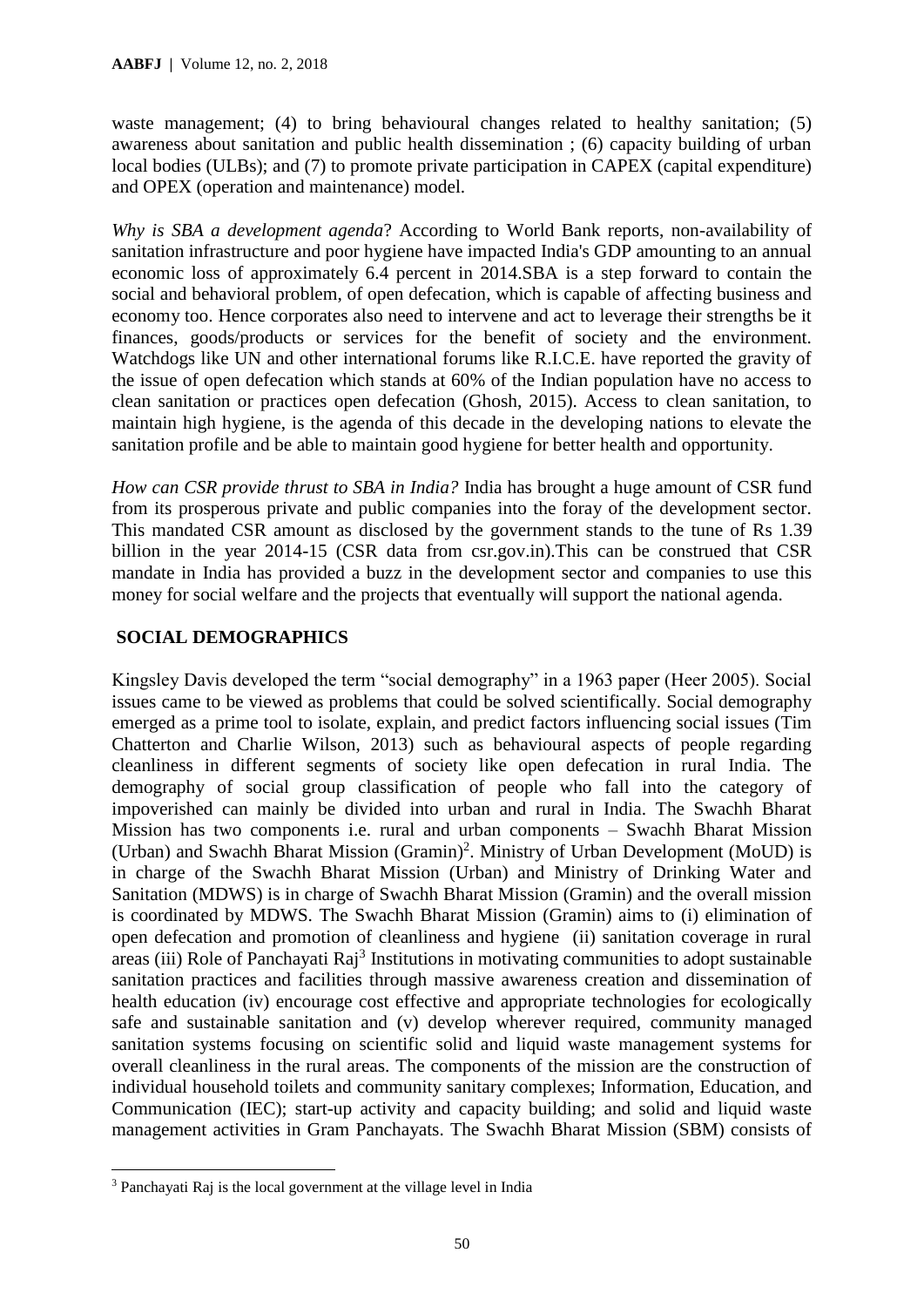components for providing individual household toilets, community and public toilets and scientific waste management. The government development programmes have to be formulated on the basis of social demography which will give a clear picture of social gaps and accordingly remedial measures can be formulated.

In order to isolate the problems on the basis of demographic variables, the following are the important points to consider

- 1. In contrast to 88.8 percent of urban households having access to clean sanitation, only 45.3 percent of households in rural areas have access to sanitary toilets. Hence there was a compelling requirement of the huge fund for the construction of toilets.CSR corporates and PSUs can provide a big impetus to this drive. Further, in the study, it is supported by the data available and reports that CSR has contributed to meet this goal of 100% clean sanitation.
- 2. Behaviour change is a key issue of the Swachh Bharat Abhiyan as sanitation is not only an infrastructural issue but a behavioural issue too. Effective sanitation and hygiene programmes need to jointly intervene to change behavioural aspect related to usage of toilets with the selection of the right technology. Changing behaviour requires culturally sensitive and appropriate health education (WHO 2004; Rocio Florez, 2013).
- 3. Of the 86 companies that published disclosures about CSR spent on geographical coverage, 52% were focused exclusively on rural areas, compared to only 17% which focused on urban areas (CSR in WASH, 2015).



Source: R.I.C.E

**Graph1.1 International Comparison of Open Defecation (2012)**

The government of India has isolated the issues of materiality, in this Mission, on the basis of demographic variables and used such variables in policy matter to tackle the problem scientifically. The mission is divided into rural and urban components.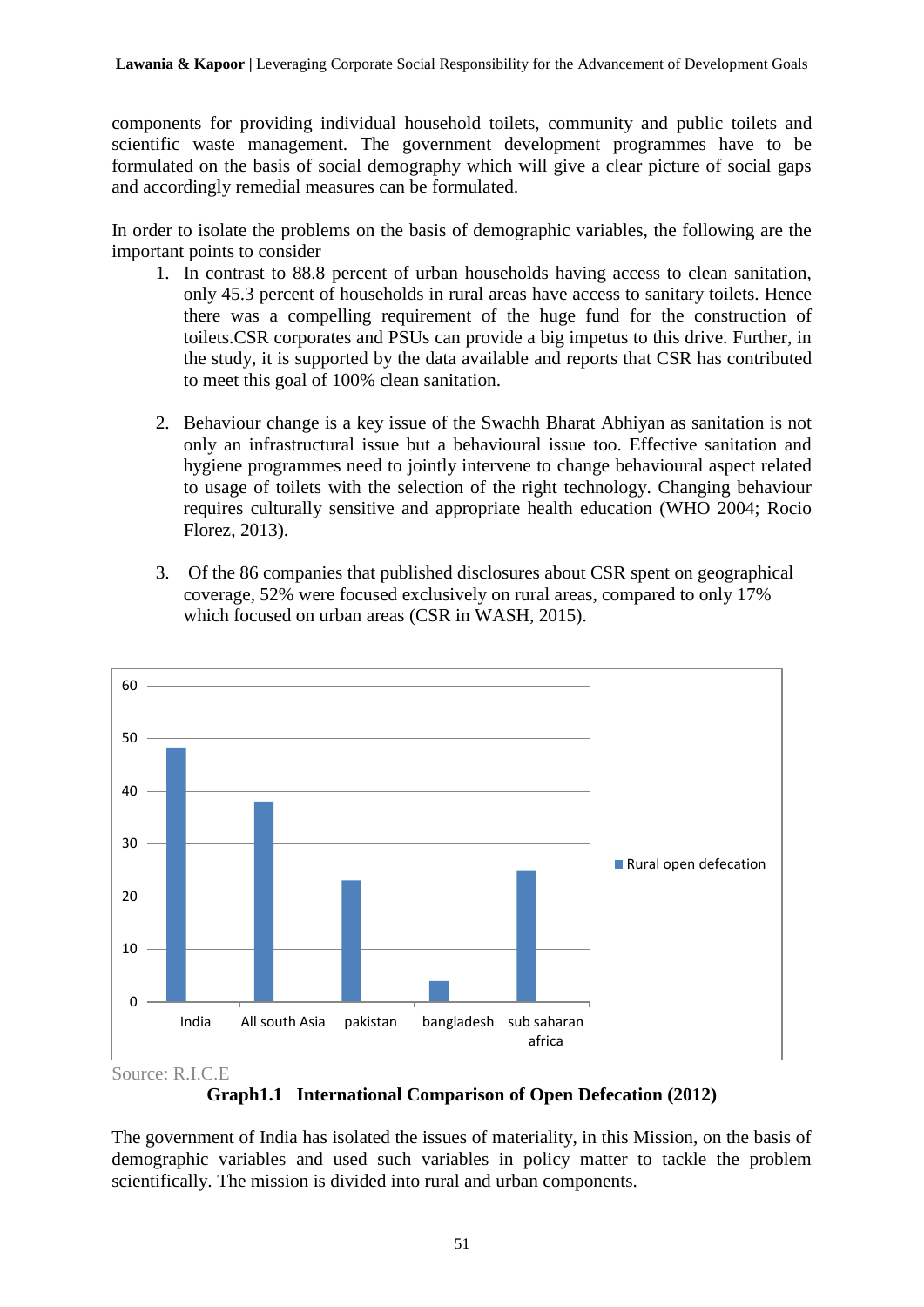## **REVIEW OF LITERATURE**

CSR has emerged as no man's child with its variety of definitions and interpretations and while Freeman has enjoined the concept of CSR with the debate that companies are instrument of public policy and hence their responsibility for various stakeholders is pronounced and utility of CSR for the support of disadvantaged group (R. Edward Freeman, 1984 and 2009), with a reference to Chester Barnard's (1938) ―inducement contribution‖ framework, presented a more positive view of managers' support of CSR. According to this view, it is highly imperative to focus on the non-financial stakeholders for the greater good of the society as an important beneficiary and engage them in CSR because in case of failure of such engagement companies may lose the support of the community and other non-financial stakeholders. The Stakeholder theory was further developed by Donaldson and Preston (1995) who stressed the moral and ethical dimensions of CSR, as well as the business case for engaging in such activity. Nowadays, more and more researchers and authors focused on the stakeholder approach in the development of the business responsibility theories (Cohen 2010), (Homes and Watts, 2000) emphasized stakeholders' engagement as "the essence of CSR".

A survey by TERI Europe and ORG-MARG (2001) in several cities in India exhibit that more than 60% of the surveyed people felt that the business houses should take the responsibility of bridging the existing gap between rich and poor, reducing human rights abuses, looking into social problems and enhancing economic stabilities. Similarly a survey by Partners In Change (PIC) named "Corporate involvement in social development in India" and joint survey by the British Council, UNDP, Confederation of Indian Industries and Price Water house Coopers "Corporate Social Responsibility Survey, 2002, India" have also highlighted the emerging corporate participation in the CSR process. The findings of these surveys emphasized companies across India reveal that philanthropy is the most significant driver of CSR, followed by image building, employee morale, and ethics respectively. Moon (2002b) argues that Business Responsibility is a non-profit community involved exercise which calls for a voluntary contribution of finance, goods, and services to the community or a governmental cause. (Moon, 2002) This is often in the form of social partnerships with nonprofit and for-profit organizations.

In 2003, Molly Attenborough and James Shyne conducted a study named CSR, public policy and the Oil Industry in Angola on ten major oil companies currently operating in Angola. The study explores the role of public sector in strengthening CSR. It prompted a detailed analysis of CSR investment as a business value and its impact upon targeted beneficiaries. The study also describes the importance of the public sector in carrying out the CSR activities and focusing on the participation of potential public section that would make corporate efforts impactful for the beneficiaries and companies both. It was found that the representatives of ten oil companies were familiar with the issues of CSR and they were ready to recognize the importance of the ethical and practical imperative of CSR for their companies to operate in a socially responsible and environmentally sustainable manner.

McGaw (2005), cites the development of leaders for a global society based on sustainability as a major challenge in the implementation of CSR and it is the responsibility of corporates to enhance the leadership capabilities of individuals for real change to see the business responsibility index (Alessia D'Amato,2009). According to this author, the task and challenge will be to develop leaders for a sustainable global society by encouraging imagination and the accomplishment of a positive change. Harish Kumar (2012) in his research article entitled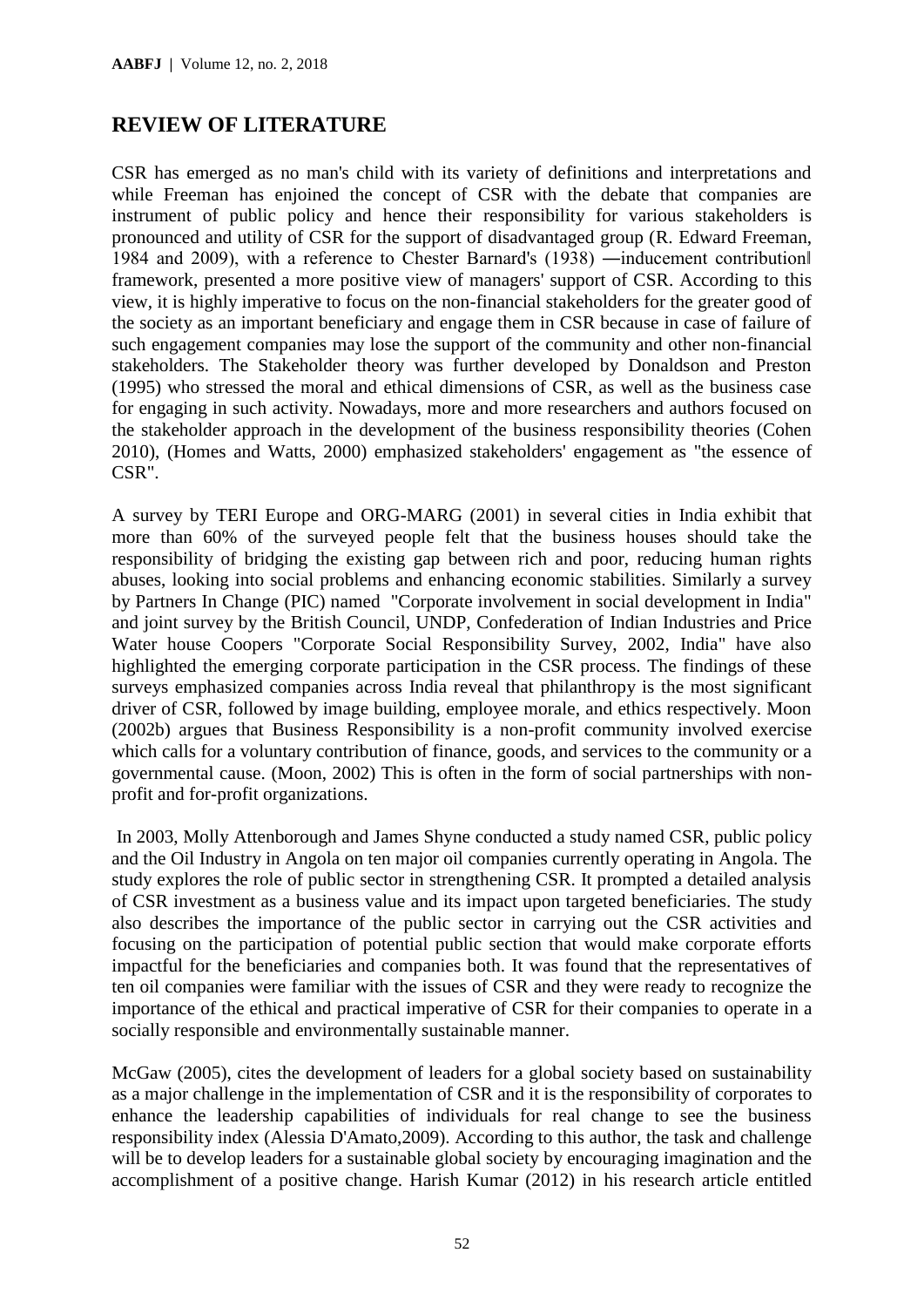"CSR Revisited" has thrown lights on four different approaches of companies towards CSR viz; Good Governance, Ruinous CSR, Discretionary CSR, and Illusion CSR. He also tried to highlight the argument against the CSR as well as the CSR driver. The researcher also found eight companies towards CSR viz; Good Governance, Ruinous CSR, Discretionary CSR, and Illusion CSR. He also tried to highlight the argument against the CSR as well as the CSR driver. The researcher also found eight factors that drive the CSR initiatives. They are Philanthropic Attitude, Governmental Actions, Environmental Concern, Ethical Consumerism, Crises and Calamities, Globalization and Market force, Social Awareness and Education, and Social Expectation. It is understood that government plans to change the sanitation face of India cannot be thought of without an active participation of private sectors, stakeholders, and community. This study is exploring the role of Private companies and PSUs in understanding the social gaps and participating in government intent to change the society. Following objectives will be extensively explored in the study on the basis of available reports and literature and annual reports and disclosure of the companies:

To present an analysis of the areas of active cooperation of corporations PSU / Private business houses in the proper execution of the development plan. This objective of the study is in reference to Swachh Bharat Abhiyan and the partnership of private and public corporations for the developmental goals of SBA.

- 2. To present the entire stakeholder spectrum for the development project and identification of key stakeholders to engage them in a most appropriate manner by finding material issues.
- 3. To analyse the CSR allocation of funds to build the social infrastructure
- 4. To recommend robust institutional mechanisms for effective utilisation of CSR fund and directing CSR activities for the creation of social infrastructure

# **METHODOLOGY**

Data and information used in this qualitative paper were acquired from different information sources viz. international and national journal articles and reports, government reports, webbased statistics, and fact sheets. Information is gathered through extensive online search and analysed to understand the scope leveraging CSR for financing and constructing social infrastructure for development goal.

# **THE PRESENT STUDY**

**Objective 1**. To present an analysis of the areas of active cooperation of corporations PSU / Private business houses in the proper development of cities and town. This objective of the study is in reference to Swachh Bharat Abhiyan and the partnership of private and public corporations for the developmental goals of SBA.

The Indian government has called for active participation from business entities through their CSR window to engage themselves at various levels of execution of SBA. The is believed that effective partnerships between foundations, industry, NGOs and the government will place India's social development on a fast track. The President of India and governors of States have urged the companies to show their responsibility towards society and work towards this mammoth task of providing India a clean sanitation and spread the awareness amongst their stakeholders.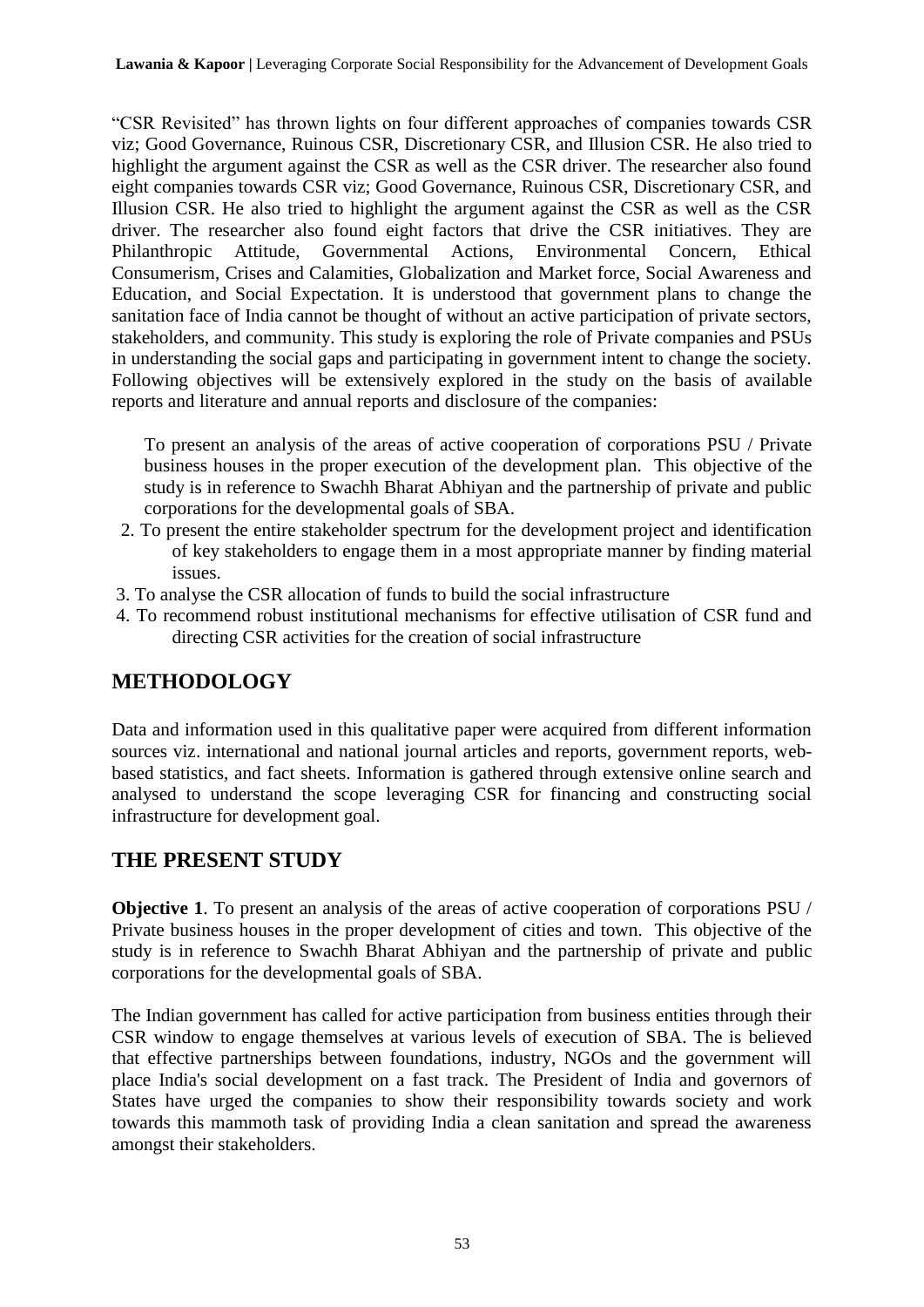| <b>Provision Of Private</b><br><b>Participation In SBA</b>                                                    | <b>Private companies</b><br>participation                                                                                                                                                                                                             | Outcome                                                                                                                                                                                                                                                                                                                                           |
|---------------------------------------------------------------------------------------------------------------|-------------------------------------------------------------------------------------------------------------------------------------------------------------------------------------------------------------------------------------------------------|---------------------------------------------------------------------------------------------------------------------------------------------------------------------------------------------------------------------------------------------------------------------------------------------------------------------------------------------------|
| Swachh Bharat Kosh (SBK) <sup>i</sup><br>(Sanitation Fund) to attract CSR<br>funds from the corporate sector. | Private companies and PSUs<br>donated CSR amount to SBK                                                                                                                                                                                               | Total fund mobilized under<br>Swachh Bharat Kosh (SBK) <sup>ii</sup> as<br>by November 2017 stood at Rs<br>600 crore in the last three years<br>as informed by concerned<br>Minister.                                                                                                                                                             |
| <b>Construction of toilets</b>                                                                                | The inclusion of multiple<br>agencies for construction of<br>toilets (one of the important<br>CSR agenda.)                                                                                                                                            | 8.64 lakh toilets were built in<br>rural areas and 10.63 lakh toilets<br>were constructed in urban areas<br>(Swachhta Status Report 2016)                                                                                                                                                                                                         |
| Capacity building                                                                                             | Engagement of various agencies<br>and companies employees to<br>develop the right mix of skills,<br>knowledge, and experience to<br>facilitate, finance, manage and<br>monitor water, sanitation and<br>hygiene programmes in society<br>effectively. | 1) Dissemination of information<br>both at the rural and urban level<br>for efficient waste management<br>system and rural toilet<br>infrastructure. 2) World Toilet<br>Organization, Sulabh<br>International, Gramalaya etc.<br>contracted for providing training<br>to these people. 3) Upgrading<br>and maintenance of dilapidated<br>toilets. |
| Innovation in toilets based on<br>sustainable model(Social<br>entrepreneurs and innovators)                   | Private companies like A2Z,                                                                                                                                                                                                                           | 1) Eco-friendly toilets 2) Solar<br>powered toilets 3) Waste<br>management system 4) Low-<br>cost technology                                                                                                                                                                                                                                      |

# **Table 1.1 Participation of companies in SBA**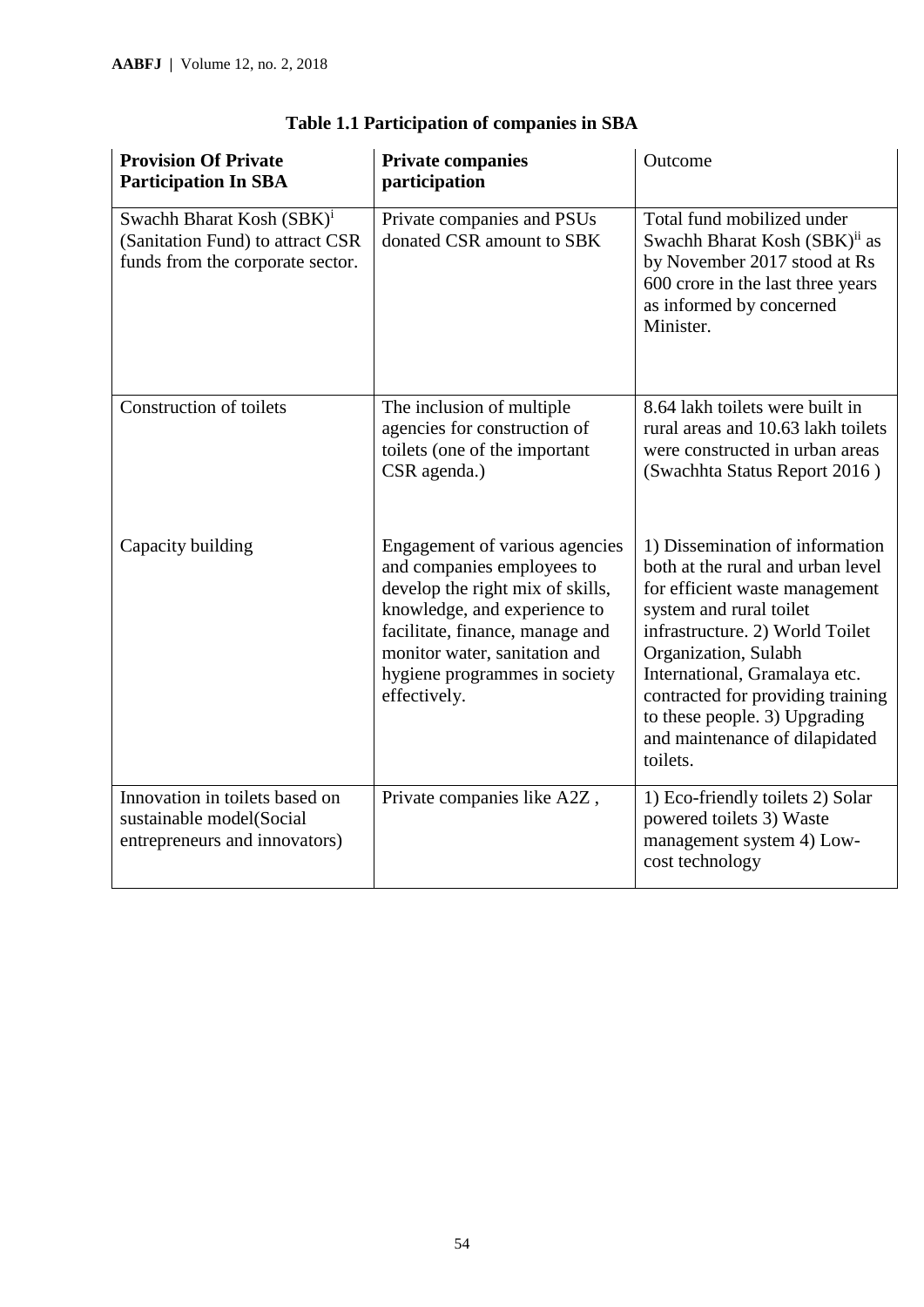

#### **Chart 1. Collaborative platform between government and private for development agenda (SBA here)** *Adapted from Chatterjee Model for CSR and national agenda*

**Objective 2.** To present the entire stakeholder spectrum for the development project and identification of key stakeholders to engage them in a most appropriate manner by finding material issues.

The most appropriate manner is to bring voluntary engagement of companies in SBA movement. India is the world leader in CSR legislation by adding section 135 in The Companies Act 2013 which mandated the first formal engagement of the corporate sector and enshrined the process of responsible governance through CSR into law. The government called upon the whole corporate society to bring forth their hand to support SBA wholeheartedly. The government knew it very well that such a social gap which demands huge funds, technological support, and innovation, capacity building and stipulated behavioural changes couldn't be filled without the involvement of all stakeholders.

The government identified the stakeholders in the process SBA goals:

- 1. Parliamentarians and state government
	- a) Ministry of Urban Development
	- b) Ministry of Drinking Water and Sanitation (MDWS)
	- c) Ministry of HRD and
	- d) Other central government Ministry
	- e) State Government
		- i. District office
		- ii. Municipality/municipal corporations
		- iii. Gram panchayats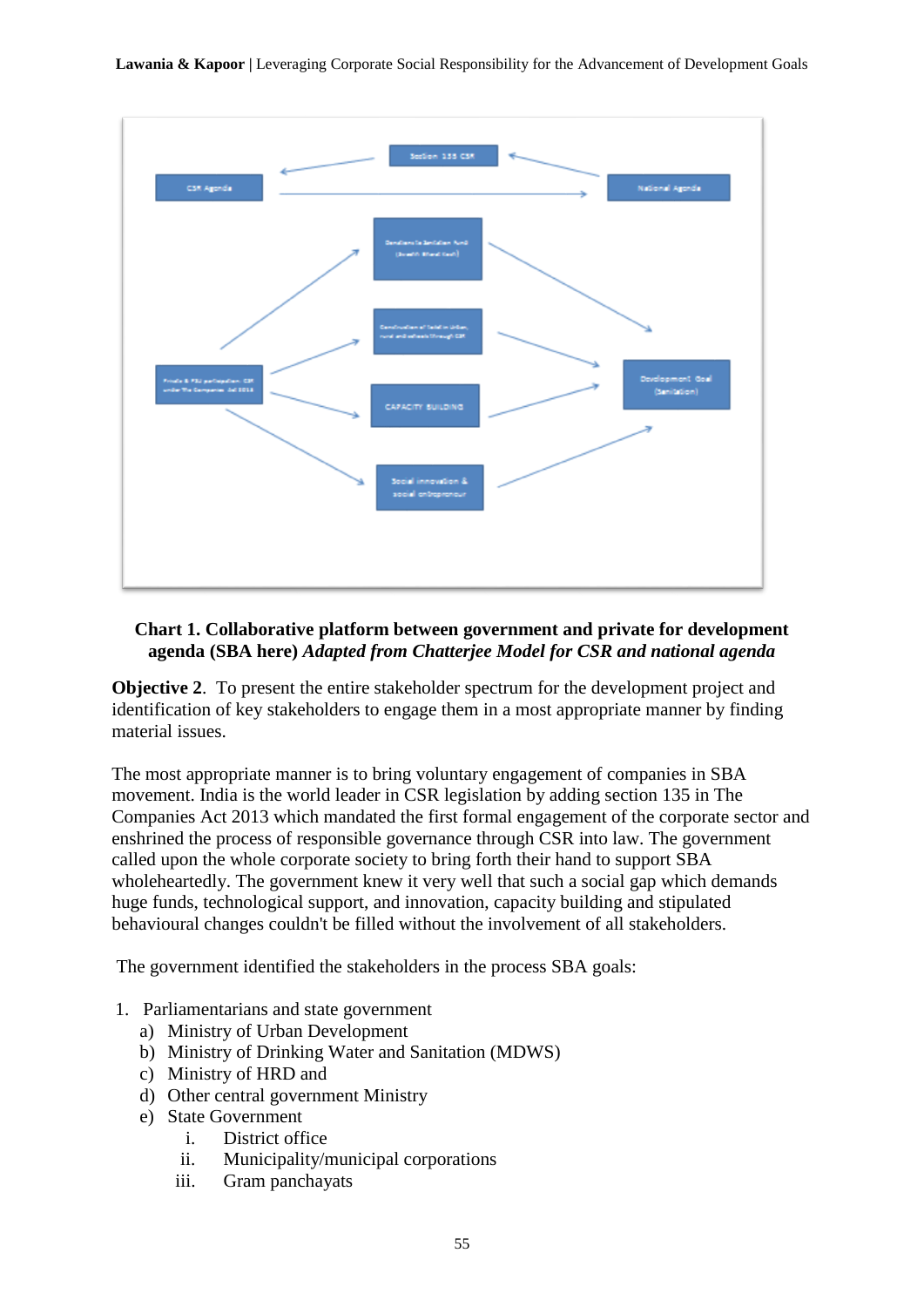- 2. NGOs, Civil Society, Foundations and Section 8 Companies
- 3. Private Companies and PSUs
- 4. Fund providers like Companies, World Bank
- 5. Communities

# **Table 1.2 stakeholder perspective in SBA to bring a concerted effort**

| <b>Broad Category</b>                    | Sub category                                     | Individuals/groups                                                                                                                                                                                                                                         |
|------------------------------------------|--------------------------------------------------|------------------------------------------------------------------------------------------------------------------------------------------------------------------------------------------------------------------------------------------------------------|
| Those who can affect the<br>project SBA  | Those involved in the delivery<br>of the project | Social entrepreneurs<br>Corporate foundations<br><b>NGOs</b><br>Civil Society<br><b>Gram Panchayat</b><br><b>City Municipality</b>                                                                                                                         |
|                                          | Those who determine the<br>context               | <b>Central Government</b><br>Departments like Niti Ayog,<br>Ministry of Urban<br>Development.<br><b>State Government</b><br><b>District Administration</b><br>Non-departmental public<br>bodies such as Environment<br>Agency, Housing Corporation<br>etc. |
| Those who are affected by the<br>project | Directly affected                                | Communities<br>Specific demographic groups<br>such as those based on race.<br>ethnicity, gender, age etc.                                                                                                                                                  |
| Others who may be interested             |                                                  | Environmental/social<br>campaigning organizations                                                                                                                                                                                                          |
|                                          |                                                  | Researchers/Academics<br>Media                                                                                                                                                                                                                             |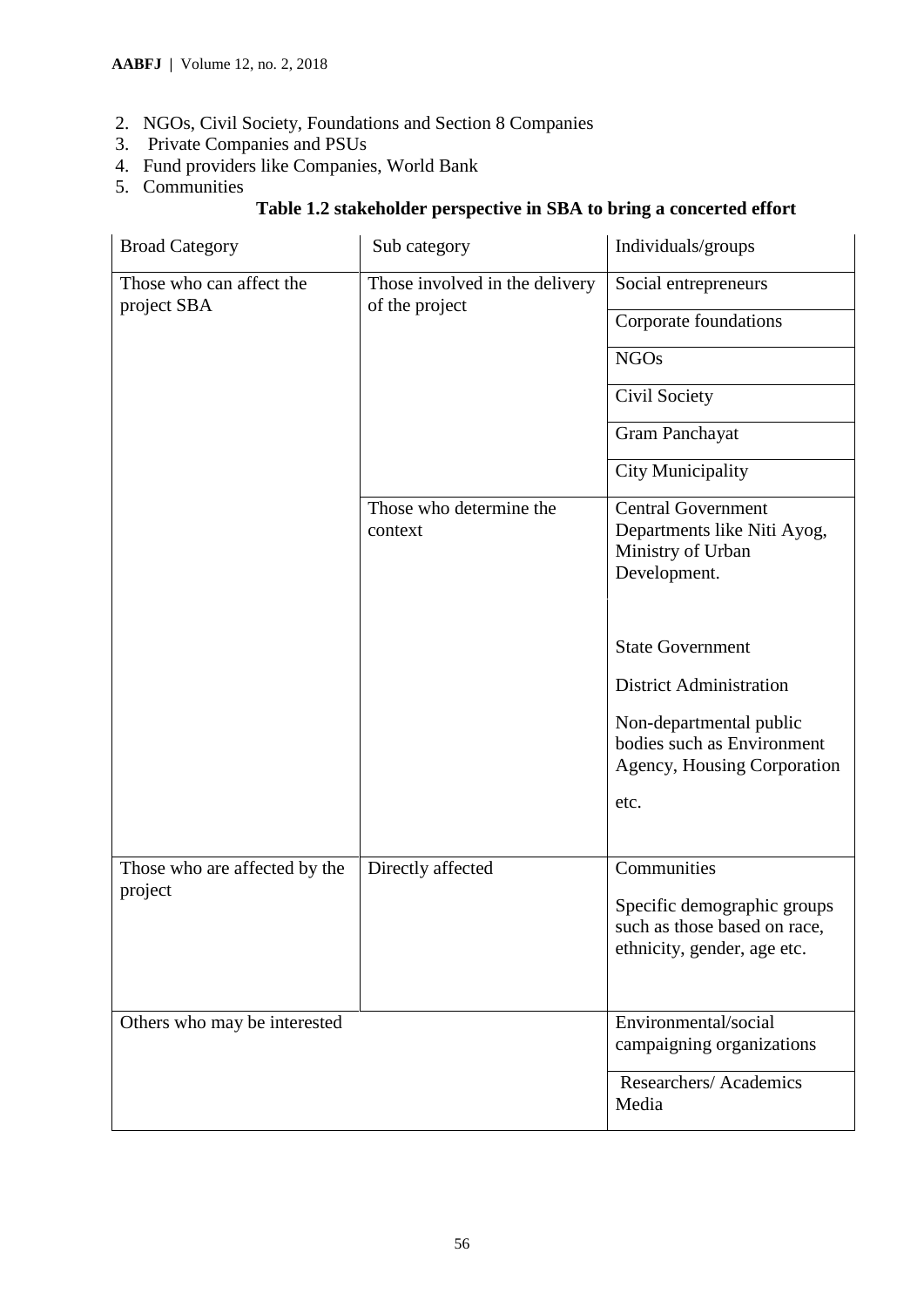**Lawania & Kapoor |** Leveraging Corporate Social Responsibility for the Advancement of Development Goals

Others who may be interested Potential users/clients for future projects

## **Table 1.3 mechanisms to identify key issues<sup>4</sup>**

Stakeholders & their key issues in Development programme (specific to Swachh Bharat Abhiyan)

| S.no.          | stakeholder                                                                                                                                                        | <b>Key Issues</b>                                                                                                                                                                                                                            | <b>Swachh Bharat Abhiyan</b>                                                                                                                                                                                                                                                                                                                                                                                                                                      |
|----------------|--------------------------------------------------------------------------------------------------------------------------------------------------------------------|----------------------------------------------------------------------------------------------------------------------------------------------------------------------------------------------------------------------------------------------|-------------------------------------------------------------------------------------------------------------------------------------------------------------------------------------------------------------------------------------------------------------------------------------------------------------------------------------------------------------------------------------------------------------------------------------------------------------------|
| 1.             | Government & regulatory authorities<br>Ministry of Urban Development( Urban<br>$\mathsf{i}$<br>part)<br>ii)<br>Ministry of Drinking Water and Sanitation<br>(MDWS) | 1.<br>Policy making & Regulatory<br>compliance(2% of PBT for CSR activities)<br>2.<br>Sound Corporate Governance<br>3.<br>Transparency in disclosures                                                                                        | 1.<br>Advisory to PSU to construct toilets.<br>2.<br>Invitation to private sector to classify their CSR<br>spent in SBA.<br>Section 135 The Companies Act 2013 to advise<br>3.<br>corporate for good CSR governance.                                                                                                                                                                                                                                              |
| 2.             | Local government machinery<br>Gram Panchayat<br>i)<br>ii)<br><b>City Municipality</b><br>iii)<br><b>District Executives</b>                                        | 1.<br>Execution of programme and project.<br>2.<br>Identification of beneficiaries<br>3.<br>Monitoring<br>Provincial/state execution of SBA project<br>4.<br>Public private participation<br>5.                                              | Gram Panchayat spearheaded the project at village<br>1.<br>level and are the government contact point for<br>execution of project<br>District Magistrate and his office were the contact<br>2.<br>point for urban sphere for all administrative functions.<br>NGOs and corporate foundation with their own cadre<br>3.<br>contributed for social infrastructure i.e. construction<br>of toilets, awareness programmes through<br>advertisements and field visits. |
| $\overline{3}$ | Corporates & PSUs                                                                                                                                                  | Financial and knowledge support<br>1.<br>CSR fund and strategy for utilization<br>2.<br>NGO for deep penetration in the rural Indi'.<br>3.<br>Evaluation and monitoring<br>4.<br>Model for infrastructure development:<br>5.<br>CAPEX & OPEX | Support for innovation for low-cost & clean energy<br>1.<br>based social infrastructure.<br>2. Leveraging competence and technology for MIS,<br>monitoring etc. for measurable outcomes.<br>Partnership with NGOs which have local presence for<br>3.<br>effective outcome.                                                                                                                                                                                       |
| 4.             | Community                                                                                                                                                          | Community development programme based<br>1.<br>on community need<br>Improvement of social infrastructure for<br>2.<br>hygienic & healthy environment                                                                                         | Enhancing the awareness level of community<br>1.<br>through various medium.<br>2.<br>Community's positive involvement in development<br>of social infrastructure.                                                                                                                                                                                                                                                                                                 |
| 5.             | Civil Society & NGOs                                                                                                                                               | 1.<br>Financial support for development<br>programmes<br>Outreach to the beneficiaries with the<br>2.<br>support of NGOs to implement community<br>programmes.<br>3.<br>Impact assessment                                                    | 1.<br>Education of people in respect to cleanliness drive<br>2.<br>Baseline survey and report<br>3.<br>Monitoring the progress.                                                                                                                                                                                                                                                                                                                                   |
| 6.             | Media (all kinds of medium for information<br>dissemination about the programme between &<br>among the stakeholders)                                               | 1.<br>Transparent and accurate disclosure to<br>stakeholders.<br>2.<br>IEC for behavioural changes.                                                                                                                                          | 1.<br>Awareness campaign<br>2.<br>Communication tool for end user                                                                                                                                                                                                                                                                                                                                                                                                 |
|                |                                                                                                                                                                    |                                                                                                                                                                                                                                              |                                                                                                                                                                                                                                                                                                                                                                                                                                                                   |

**-**

<sup>4</sup> authors own compilation based on ITC method of stakeholder consultancy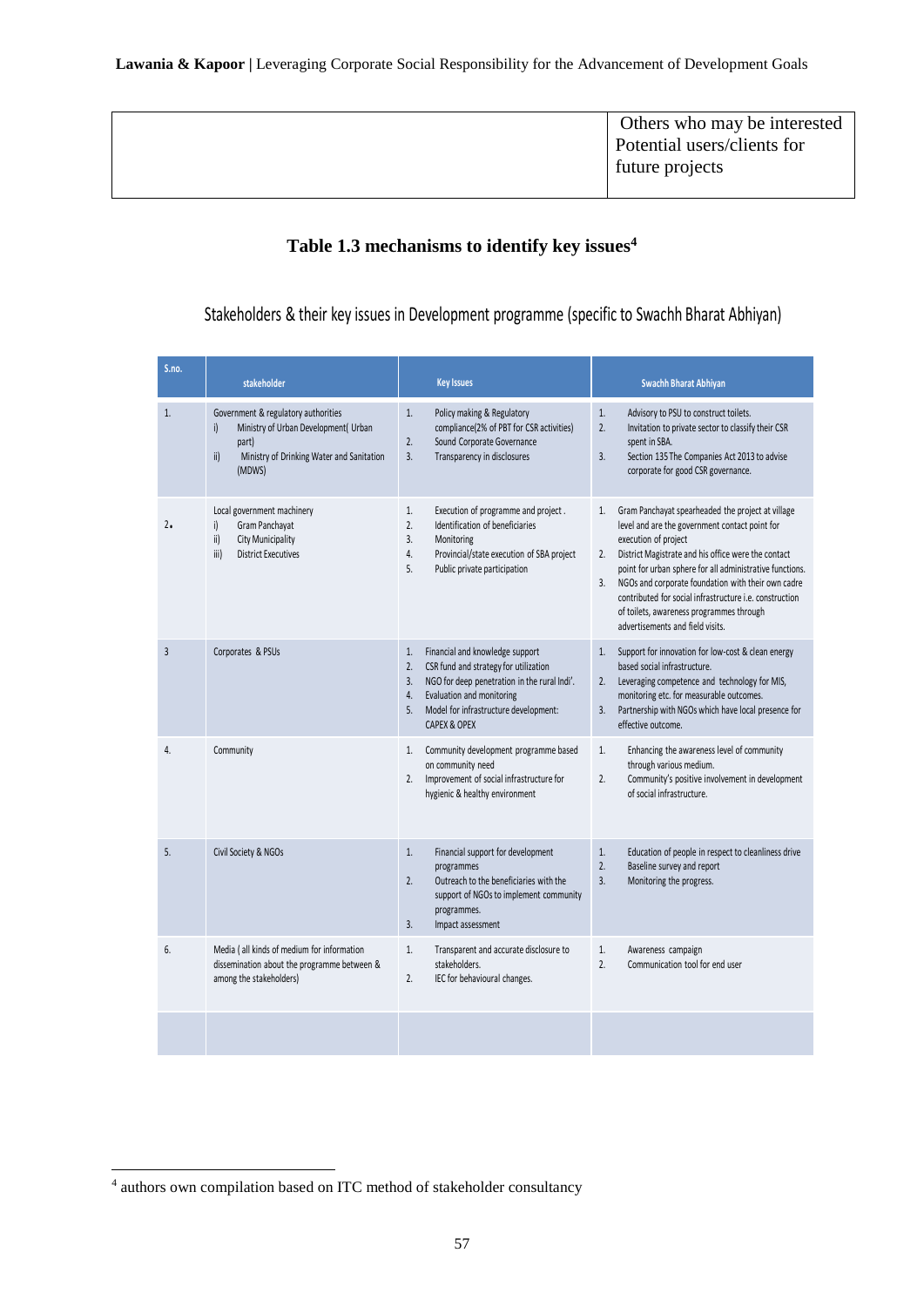**Objective 3:** To analyse the CSR allocation of funds to build the social infrastructure

The mission has obtained funding and support from the World Bank. Also, private companies and public sector undertakings as a part of CSR initiatives, and provincial governments under their two schemes Sarva Shiksha Abhiyaniii and Rashtriya Madhyamik Shiksha Abhiyan has provided a huge fund for SBA. Identification of stakeholders facilitated the fund development for SBA goals. Cleanliness drive, which is the basic crux of Swachh Bharat Abhiyan (SBA), has been promoted in a manner where big corporations and PSUs are engaged in this programme in order to support/help with their funds, expertise and other stakeholders for the success of this ambitious programme. This accumulated fund is utilised to construct toilets in schools, rural and urban areas and hygiene awareness programmes to achieve the goal of cleanliness.



 **Graph 1.2. The contribution of companies(CSR contribution) to SBA in** 

#### **India**

The top 10 companies have contributed the major share in SBA and in the year 2015-16 there was a major contribution to the tune of 323 crore in SBA.

**Objective 4.** To recommend a robust institutional mechanism for effective utilisation of CSR fund and directing CSR activities for creation of social infrastructure

The government has clearly defined various agencies that can work together with other agencies or alone for the utilisation of CSR fund and corporate expertise to achieve developmental goals of Swachh Bharat Abhiyan.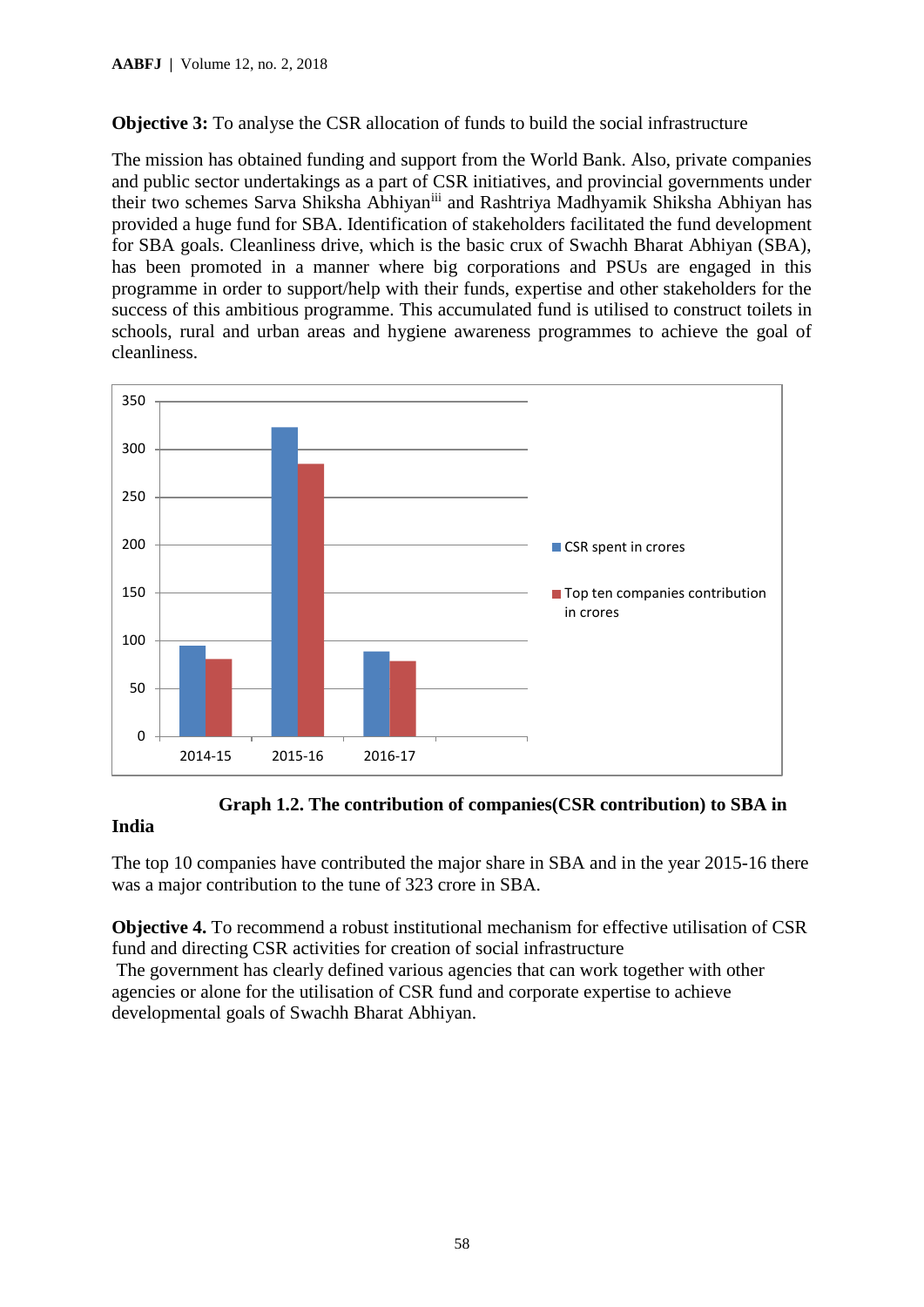

Under the Swachh Bharat Mission 1.04 crore household toilets are to be constructed across India. To complete this mammoth task an active participation of various Government as well as various business organizations, Non-governmental organizations are engaged in this mammoth task. The Ministry of Human Resource Development, Government of India launched 'Swachh Bharat Swachh Vidyalayaiv (SBSV) initiative in 2014 to ensure that all schools in India have access to separate functional toilets for boys and girls. The initiative also has its emphasis on promoting safe and appropriate hygiene practices in schools and behaviour among children.

An attempt has been made to study at length the Swachh Vidyalaya $v$  and the national status is given hereunder: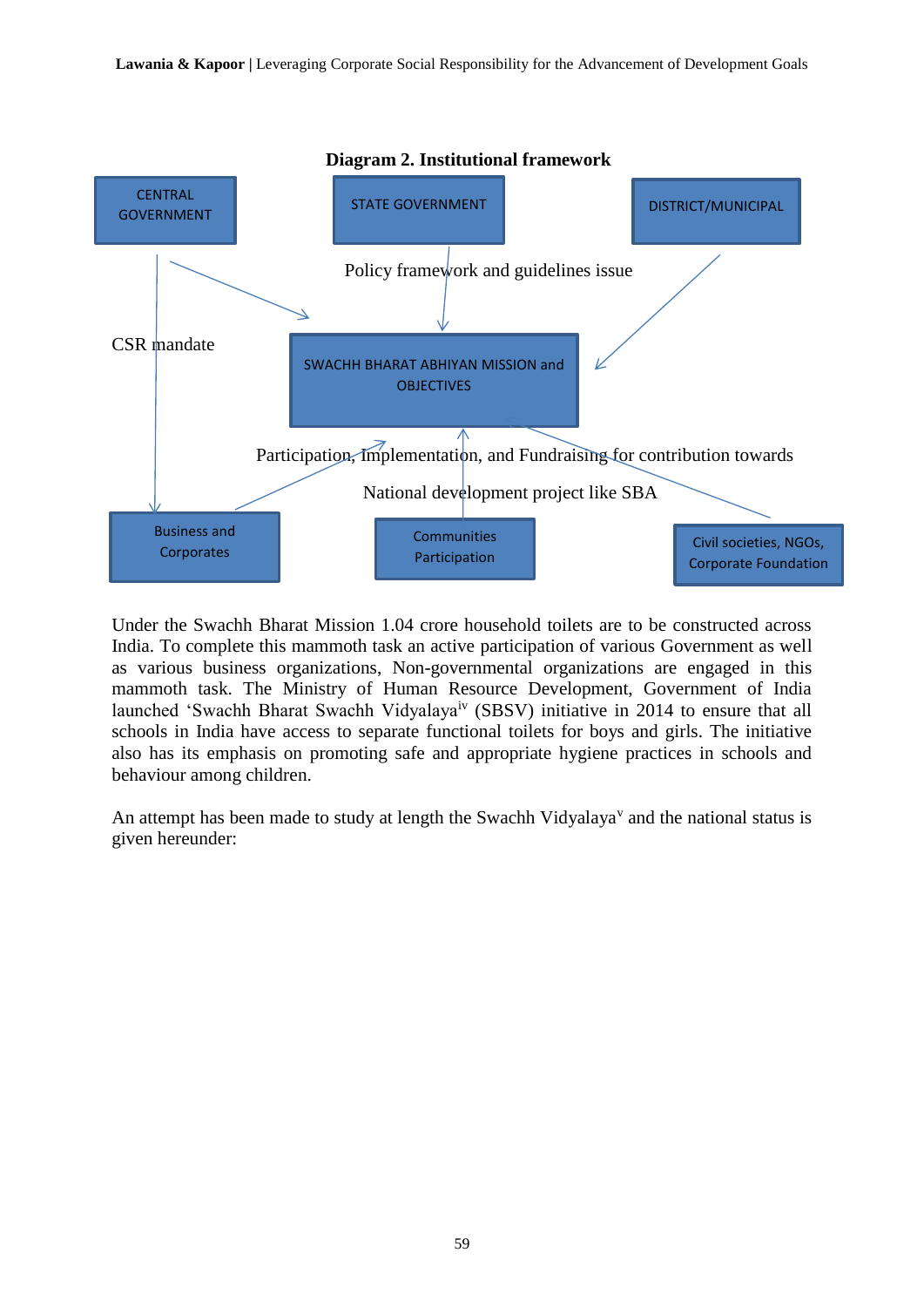| National<br>Summary                                              | Government<br>Funds (SSA <sup>vi</sup><br>and RMSA <sup>vii</sup> ) | Private<br>Corporates | <b>Public Sector</b><br>Undertakings | Swachh<br><b>Bharat Kosh</b> | Total no. |
|------------------------------------------------------------------|---------------------------------------------------------------------|-----------------------|--------------------------------------|------------------------------|-----------|
| Approved/Booked<br>(no. of toilets<br>constructed in<br>schools) | 258,644                                                             | 3,466                 | 141,636                              | 14,050                       | 417,796   |
|                                                                  | 62%                                                                 | 1%                    | 34%                                  | 3%                           |           |
| Work completed                                                   | 258,644(100%)                                                       | $3,466(100\%)$        | 141,636(100%)                        | $14,050(100\%)$              | 417,796   |
| Work in progress                                                 | nil                                                                 | nil                   | nil                                  | nil                          |           |

#### **Table 1.3 Swachh Vidhalaya Construction Targets (Contribution of CSR and funds in toilet construction)**

It is noted from the above table that under CSR, PSUs have contributed 34% of the total target of toilet construction and target given to private corporate was only 1%. On the other hand, 65% of the target has been taken up by the Government itself. With the abovementioned stakeholders in the SBA, the India Inc. has to play a major role in this mission of cleanliness. Though, private corporate contribution at the moment is only 1% while PSUs have significantly contributed to the toilet construction and cleanliness drive in the government schools. Therefore, the private corporate entity needs to shape itself to face the challenges in a most professional manner. Before making its commitment any business entity must define clearly on the following functions for its employees in particular and for the citizens in general.

# **CASE STUDY**

## **ONGC<sup>5</sup>**

**.** 

Eco-Friendly Toilets by Pravayan Evam Bhartiya Rural Tachnici Sansthan <sup>6</sup>and Global Development Foundation and ONGC

ONGC has been mandated to construct 10,000 toilets on PAN India basis; it has engaged various NGOs in this respect. ONGC sanctioned initially 4 toilets and later on 5 more toilets in Raipur Block of Dehradun District to Pravayan Evam Rural Tachnici Sansthan (NGO), which has Global Development as knowledge partner in the execution of the project. The local community identified and provided the land, and society mandated to provide regular maintenance, upkeep, and sustainability. The difficulties encountered were related to the identification of land, corruption was a menace to handle for the release of a grant from ONGC.

<sup>5</sup> ONGC is Oil and Natural Gas Corporation Limited

<sup>6</sup> Pravayan Evam Bhartiya Rural Tachnici Sansthan is an NGO for the environment and rural development.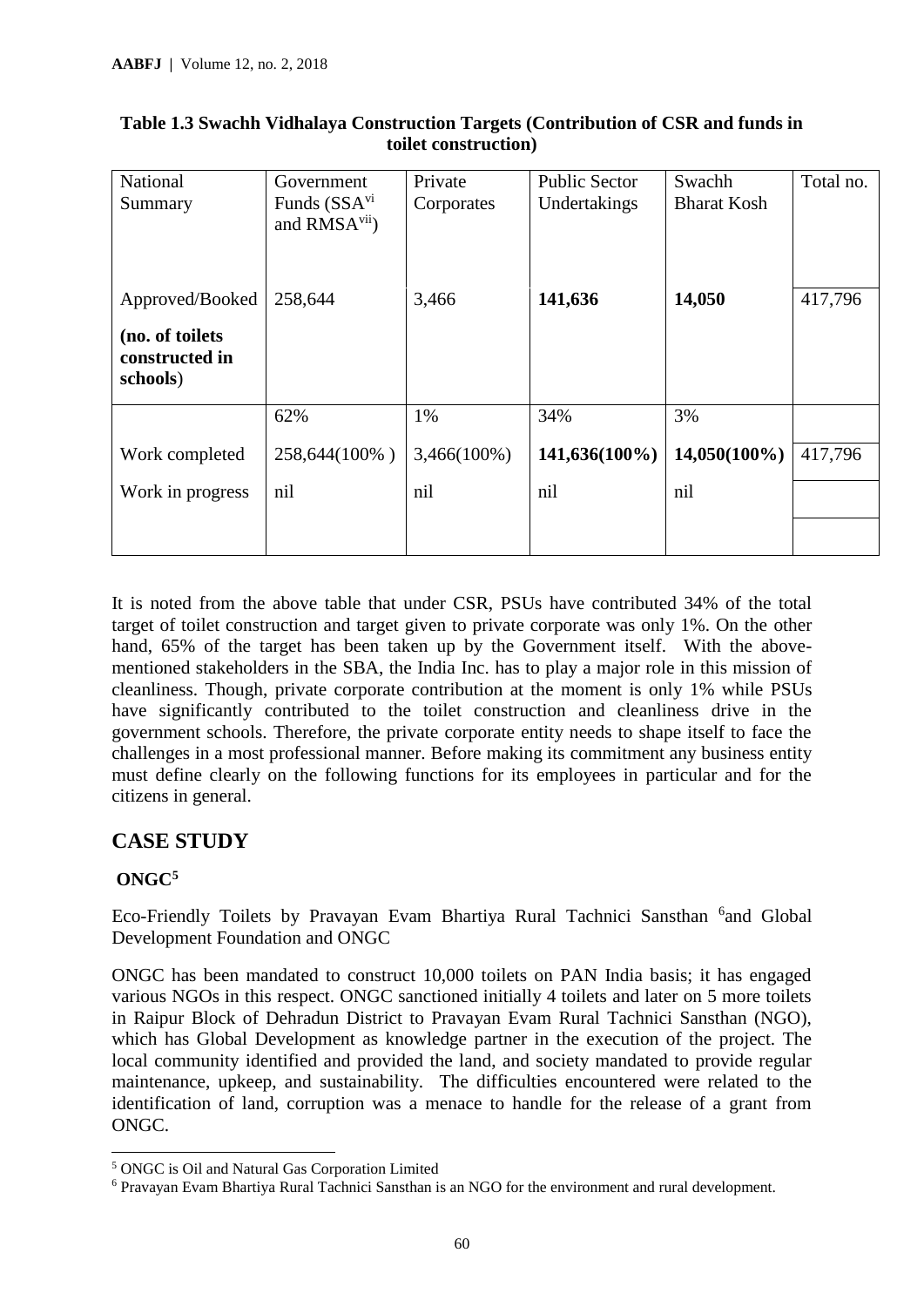Learning's from the case studies: The strong commitment is the mainstay for making this mission a success. The leakage and pilferage and corruptions are bound to be there, we need a very transparent and robust method and monitoring system for reducing the same.

Recommendations: The following are the key recommendations for SBA as suggested by Niti Ayog viii

• Behaviour Change Communication (BCC) Strategy It is recommended that funds for BCC may be increased uniformly, in both urban and rural areas, to about 25% of the total funds for the programme. Involve political and social/thought leaders, celebrities and media houses to spread the message of the importance of cleanliness and sanitation A database needs to be created which captures toilet usage by all households which will help in framing the strategy for the behavior change campaign and also enable to undertake mid-course corrections. A professional agency needs to be involved both at the Central and State level to design the strategy, mode of implementation and to monitor and evaluate the progress of the campaign as partnerships with UNICEF and WHO were crucial in the success of a campaign like the Pulse Polio campaign. The extensive media campaign in the form of electronic, web and print to be used for conveying messages and encouraging the people to pay for use of public toilets for their sustainability. The concept of three R's-Reduce, Reuse and Recycle needs to be strongly advocated. Cleaning occupations must be seen as a dignified work and widely respected.

• Education Strategy for Sustainable Swachh Bharat Mission. Inculcating sanitation practices in children by including a chapter in school curriculum from the first standard itself. In each school and college, a team of students may be formed which will be called the 'Swachhata Senani', to spread awareness about sanitation and cleanliness. Skill Development courses/ Diploma courses may be introduced in State ITIs and polytechnics/ colleges to train personnel in the field of solid and liquid waste management. Centres of Excellence may be set up in the institutes of higher learning to promote research in the specialized fields of sanitation and waste management. Specialized courses on Environmental Sciences, Public Health Engineering and Municipal Engineering with focus on sanitation and waste management may be introduced at undergraduate and postgraduate level. Joint Research Programmes with foreign universities/higher educational institutions would enhance knowledge and capacities to work on waste management technologies.

• Financial Requirements for the Swachh Bharat Mission: The funding pattern for this programme between the Centre and States may be in the ratio of 75:25, while for hilly States it may be kept at  $90:10$ (Economic Times,  $2015$ )<sup>7</sup>. The State Governments may consider setting up a Swachh Bharat Kosh on the lines of the Swachh Bharat Kosh constituted at the Central level. Donations to the Kosh should be eligible for 100% deduction under section 80G of the Income Tax Act. Each waste generator should pay for the waste generated based on polluter- pay principle. The charges for waste management may be collected along with property tax, water supply bills or electricity bills, as felt appropriate by the State Government /  $ULBs<sup>8</sup>$ . A certain part of the CSR contributions by PSUs/Companies may be spent in the states where they are located. It is proposed that the first charge on the expenditure on 14th Finance Commission grants to Local Bodies shall be on the activities to be undertaken under Swachh Bharat Mission. The Government of India may advise the States accordingly.

1

<sup>7</sup> ET Bureau Oct 15, 2015, Centre may impose cess on petrol, diesel, telecom services to fund PM Narendra Modi's Swachh Bharat Abhiyan retrieved in October 2017

<sup>8</sup> ULB: Urban Local Bodies.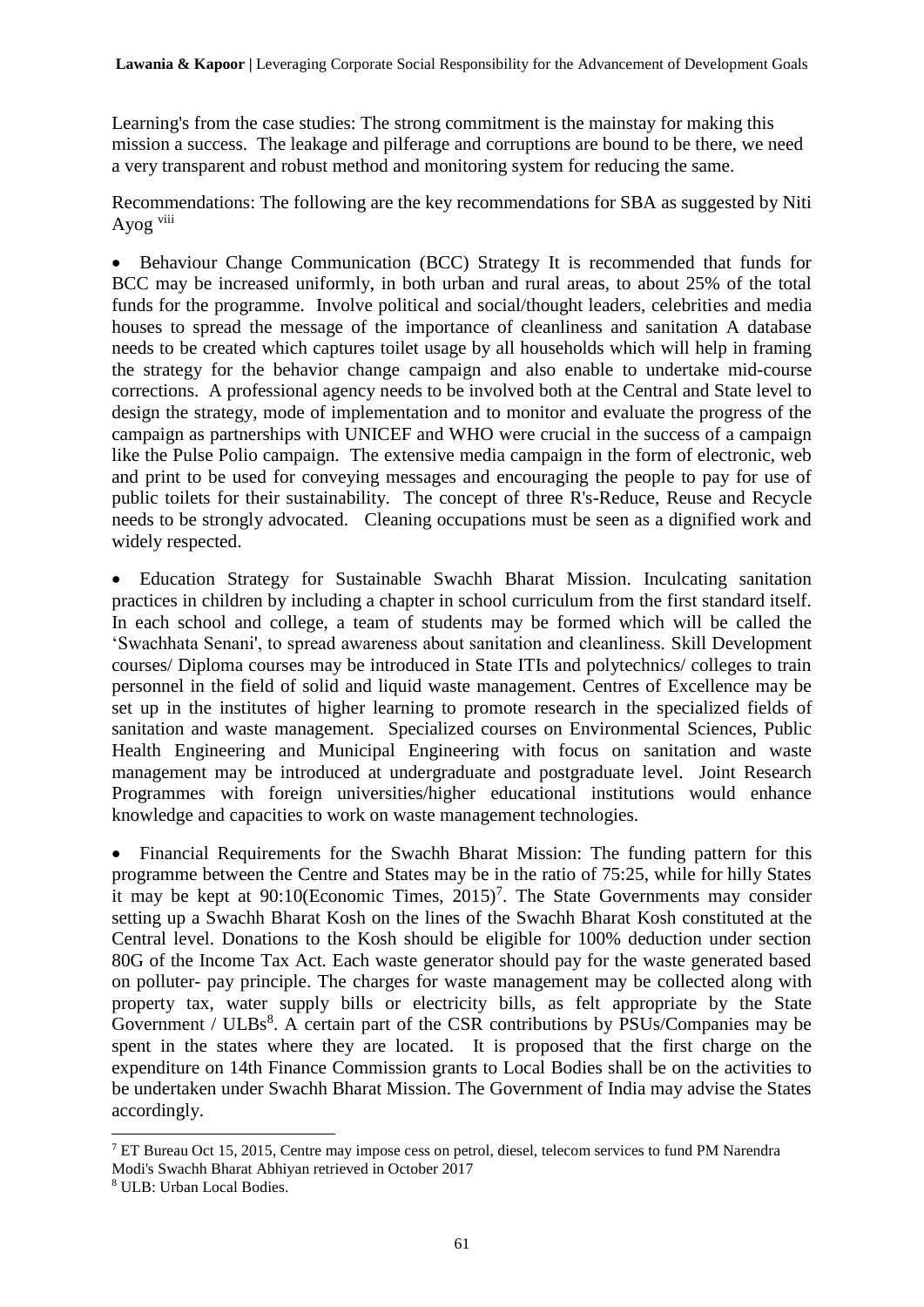• Robust Institutional Mechanisms: There should be a Mission at National and State level headed by the Prime Minister and Chief Minister.

# **CONCLUSION**

This study demonstrates that for emerging economies like India, a partnership of Government and Corporates including PSUs for collaborative efforts to aggressively pursue the development goals can produce high impact in the society. This partnership is now endorsed by the government while it calls for financial and capacity support from the corporates for a development project like Swachh Bharat Abhiyan. The research supports the 'Chatterjee model' exhibiting the contribution of Corporates for development agenda. India's mandate for CSR spent has not only regulated the CSR spent amount for developmental and environmental issues but also brought forth the governance restructuring for corporates to have a CSR committee and CSR policy for greater transparency and hence making it an important material issue.

CSR's contribution towards the community, social and environmental issues will eventually impact the development index of the country. This research has identified four important issues for the contribution of corporates in development projects a) stakeholders' identification and their involvement in the implementation b) CSR contribution for development fund c) Utilization of corporates' strength under CSR umbrella d) Robust mechanism for monitoring and evaluation for greater impact.

This is preliminary and qualitative study yet an important research which explains the network of a government viz. local, state and national and corporates viz. private and PSUs for utilization of CSR as a tool for desirable changes: social and environmental in society. The section 135 has changed the development landscape in India and eventually will contribute to the national agenda in a big way. In future, CSR can be demonstrated as the clear quantitative contribution of corporates in the development of India. Government's transparency in bringing data to the public domain through its website is a way forward to corroborate the findings of this research that CSR is a potent tool for development.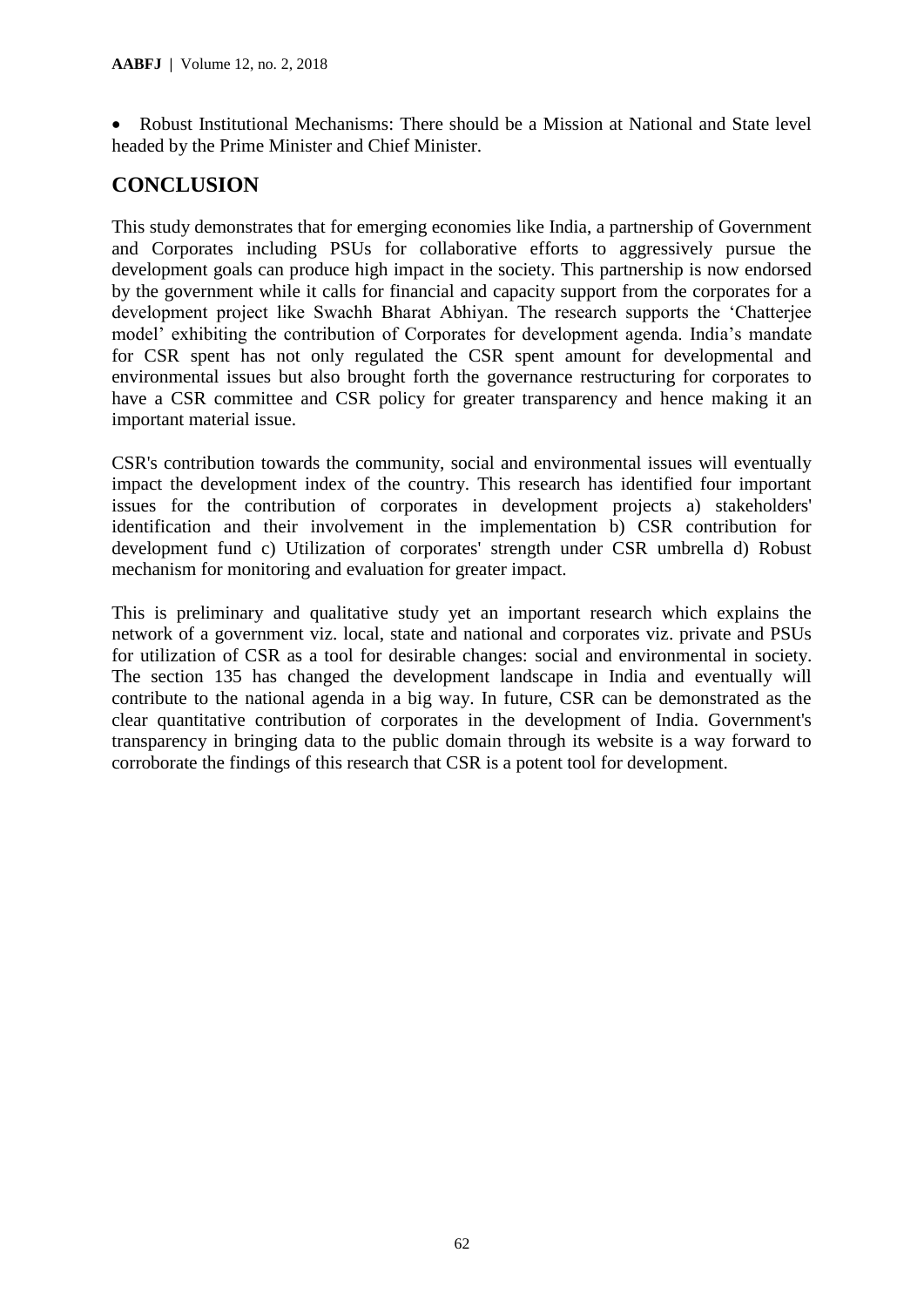#### **REFERENCES**

- Agwan, D. A. A., 2014. Corporate Social Responsibility: A gateway to Swachh Bharat Abhiyan. *International Research Journal of Commerce and Law (IRJCL),* pp. 13-15.
- Alessia, D. & Nigel, R., 2009. Toward an integrated model of leadership for corporate responsibility and sustainable development: a process model of corporate responsibility beyond management innovation. *Corporate Governance: The International Journal of Business in Society,* pp. 421-434.
- Anon., 2017. *SBA Challenges.* [Online] Available at: http://swachhbharat.mygov.in [Accessed 02 Dec 2017].
- Anon., 2018. *CSR Portal.* [Online] Available at: http://www.csr.gov.in [Accessed 6 Feb 2018].
- Chatterjee, B. & Nayan Mitra, 2017. CSR should contribute to the national agenda in emerging economies - the 'Chatterjee Model'. *International Journal of Corporate Social Responsibility.*
- Chaudhary, K. & Krishna, V. R., 2007. impact of CSR & transformational leadership on brand community: an experimental study. *Global Business Review,* pp. 205-211. <https://doi.org/10.1177/097215090700800202>
- Fara Azmat, R. S., 2009. Responsible Entrepreneurship in Developing Countries: Understanding the Realities and Complexities. *Journal of Business Ethics.*
- Florez, R., 2013. 2013. Integrating Behavior Change and Hygiene in Public Policy: Four Key Dimensions. Water and sanitation program; guidance note. World Bank, Washington, DC. © World Bank. *World Bank, Washington, DC.*
- Ghosh, S. K., 2016. Swachh Bharat Mission-A paradigm Shift in waste management & cleanliness in India. *procedia environment sciences,* pp. 15-27.
- Kumar, R., Murphy, D. F. & Balsari, V., 2001. *Understanding and Encouraging Corporate Responsibility in South Asia,* s.l.: Tata Energy Research Institute.
- Lawania, B. & Kapoor, S., 2016. concept & practice of strategic corporate social responsibility: special reference to CSR in ITC Limited. *American International Journal of research in Humanities, Arts, and Social Sciences,* pp. 83-87.
- Mcgaw, N., 2005. Developing Leaders for a Sustainable Global Society. *Strategic HR review,* pp. 32-35.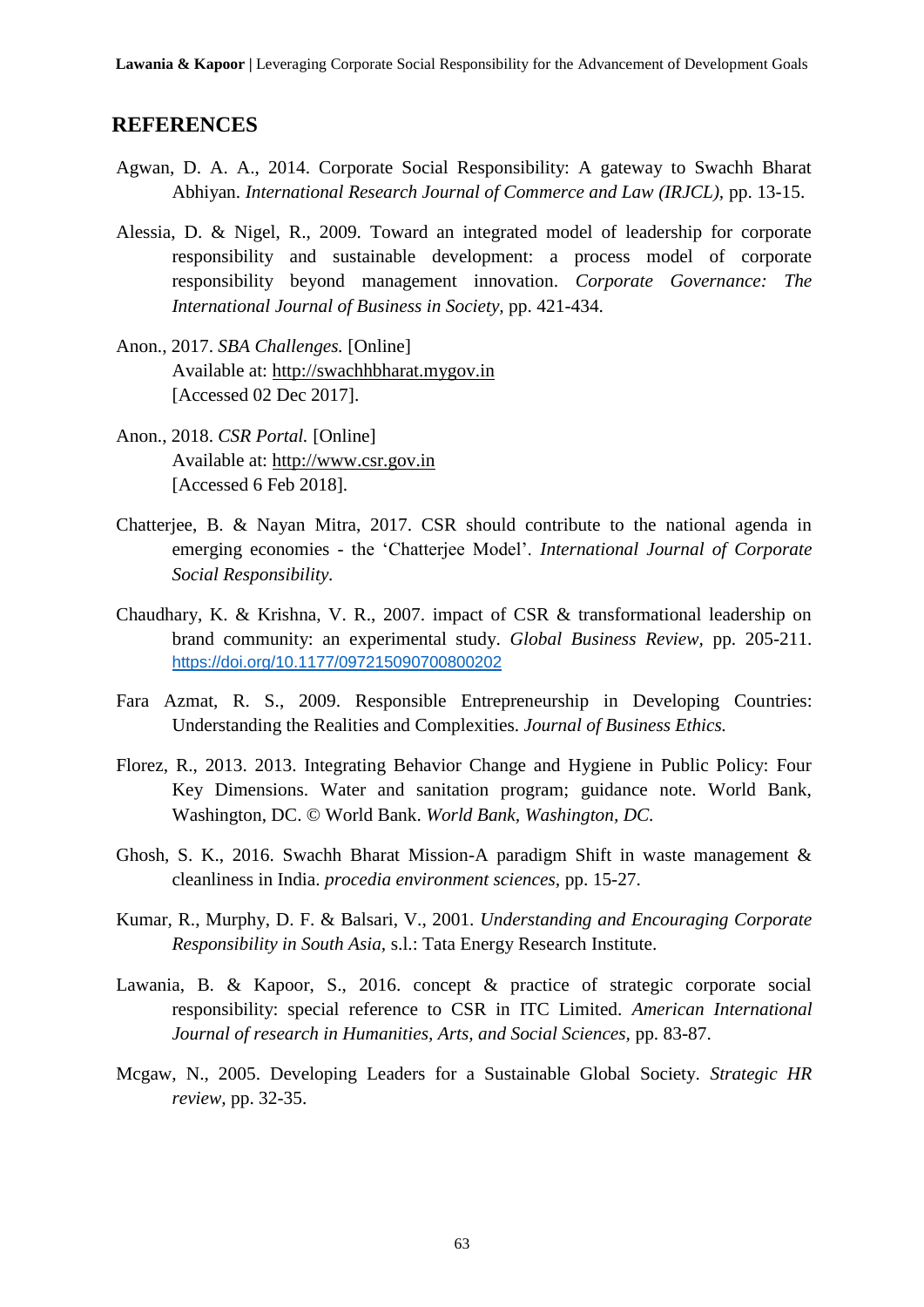- Moon, J., 2002. The Social Responsibility of Business and New Governance: Government and Opposition 37(3), .. *doi:10.1111/1477-7053.00106,* p. 385–408. <https://doi.org/10.1111/1477-7053.00106>
- Patro, C. S. & Raghunath, A. M. k., 2018. CSR: A Conscientious Take. In: *Value Sharing for Sustainable and Inclusive Development.* s.l. IGI Global, pp. 75-99. <https://doi.org/10.4018/978-1-5225-3147-0.ch004>
- Raghunath, C. S. P. &. M. K., 2017. *Value Sharing for Sustainable and Inclusive Development, CSR: A conscientious take.* USA: IGI Global.
- Sanjay Pradhan, A. R., 2010. Corporate Social Responsibility in Rural Development. *School of Doctoral Studies (European Union) Journal,* pp. 139-147.
- Sarkar, J. S. S., 2015. Corporate Social Responsibility in India An Effort to Bridge the. *Indira Gandhi Institute of Development Research, Mumbai.*
- Udayshankar, K., 2008. Corporate Social Responsibility & Firm Size. *Journal of business ethics,* pp. 167-175. <https://doi.org/10.1007/s10551-007-9609-8>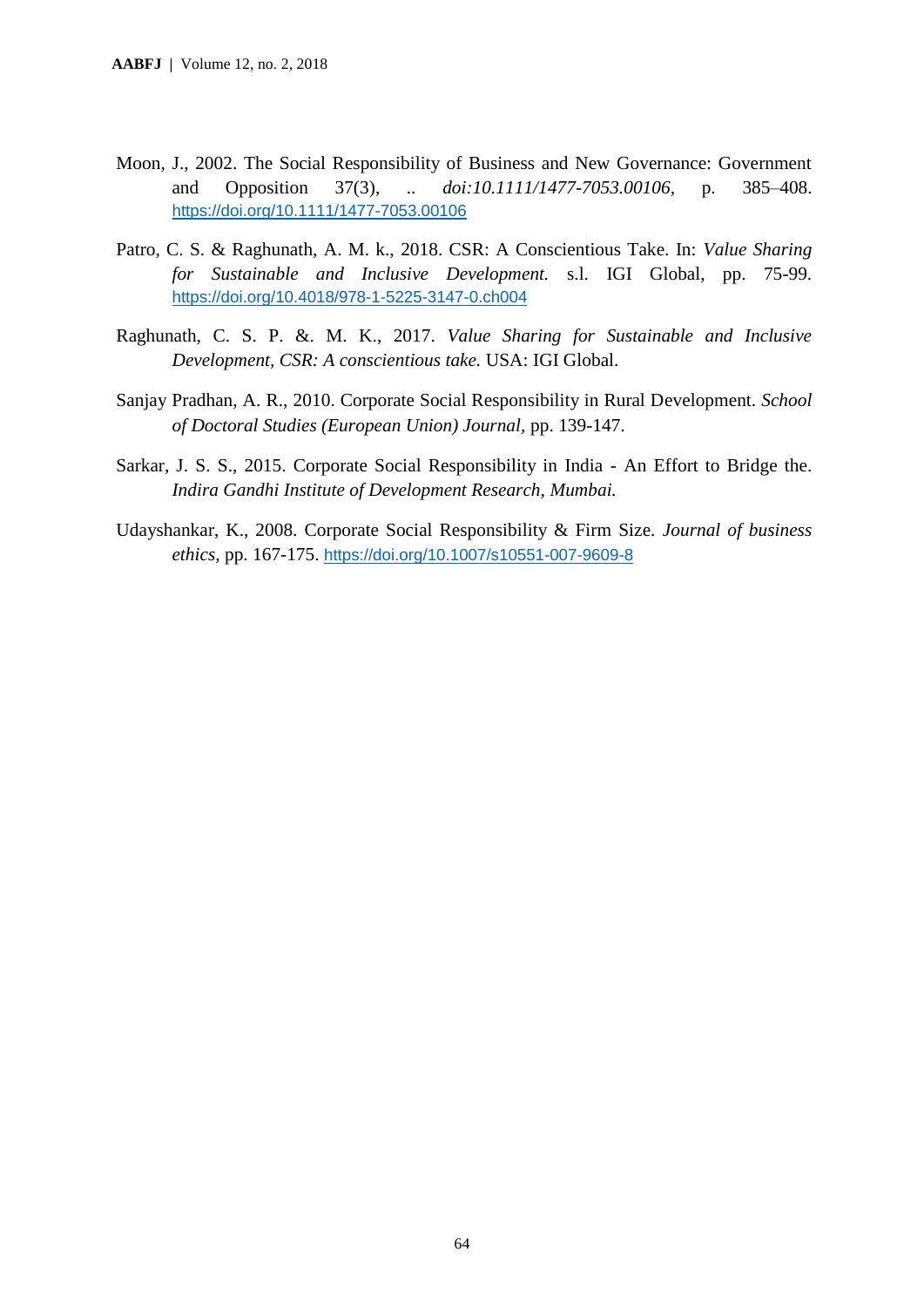#### **Appendix 1**

| S No. | Abbreviation | Explanation                          |
|-------|--------------|--------------------------------------|
|       | <b>CAPEX</b> | Capital Expenditure                  |
| 2     | <b>NGO</b>   | Non-Governmental Organisation        |
| 3     | <b>ONGC</b>  | Oil and Natural Gas Corporation      |
| 4     | <b>OPEX</b>  | <b>Operational Expenditure</b>       |
| 6     | <b>PBT</b>   | Profit Before Tax                    |
|       | <b>PSU</b>   | <b>Public Sector Undertaking</b>     |
| 8     | <b>RMSA</b>  | Rashtriya Madhyamik Shiksha          |
|       |              | Abhiyan                              |
| 9     | <b>SBA</b>   | Swacch Bharat Abhiyan                |
| 10    | <b>SDGs</b>  | <b>Sustainable Development Goals</b> |
| 11    | <b>SSA</b>   | Sarva Shiksha Abhiyan                |
| 12    | WASH         | Water, Sanitation and Hygiene        |

Table: List of the abbreviations used in the research paper.

CSR Legislature: Section 135, the Companies Act 2013

#### **135. Corporate Social Responsibility**

(*1*) Every company having a net worth of rupees five hundred crore or more, or turnover of rupees one thousand crore or more or a net profit of rupees five crore or more

during any financial year shall constitute a Corporate Social Responsibility Committee of the

A board consisting of three or more directors, out of which at least one director shall be an

independent director.

(*2*) The Board's report under sub-section (*3*) of section 134 shall disclose the

the composition of the Corporate Social Responsibility Committee.

(*3*) The Corporate Social Responsibility Committee shall,—

(*a*) formulate and recommend to the Board, a Corporate Social Responsibility A policy which shall indicate the activities to be undertaken by the company as

specified in Schedule VII;

(*b*) recommend the amount of expenditure to be incurred on the activities referred

to in clause (*a*); and

(*c*) monitor the Corporate Social Responsibility Policy of the company from time

to time.

(*4*) The Board of every company referred to in sub-section (*1*) shall,—

(*a*) after taking into account the recommendations made by the Corporate Social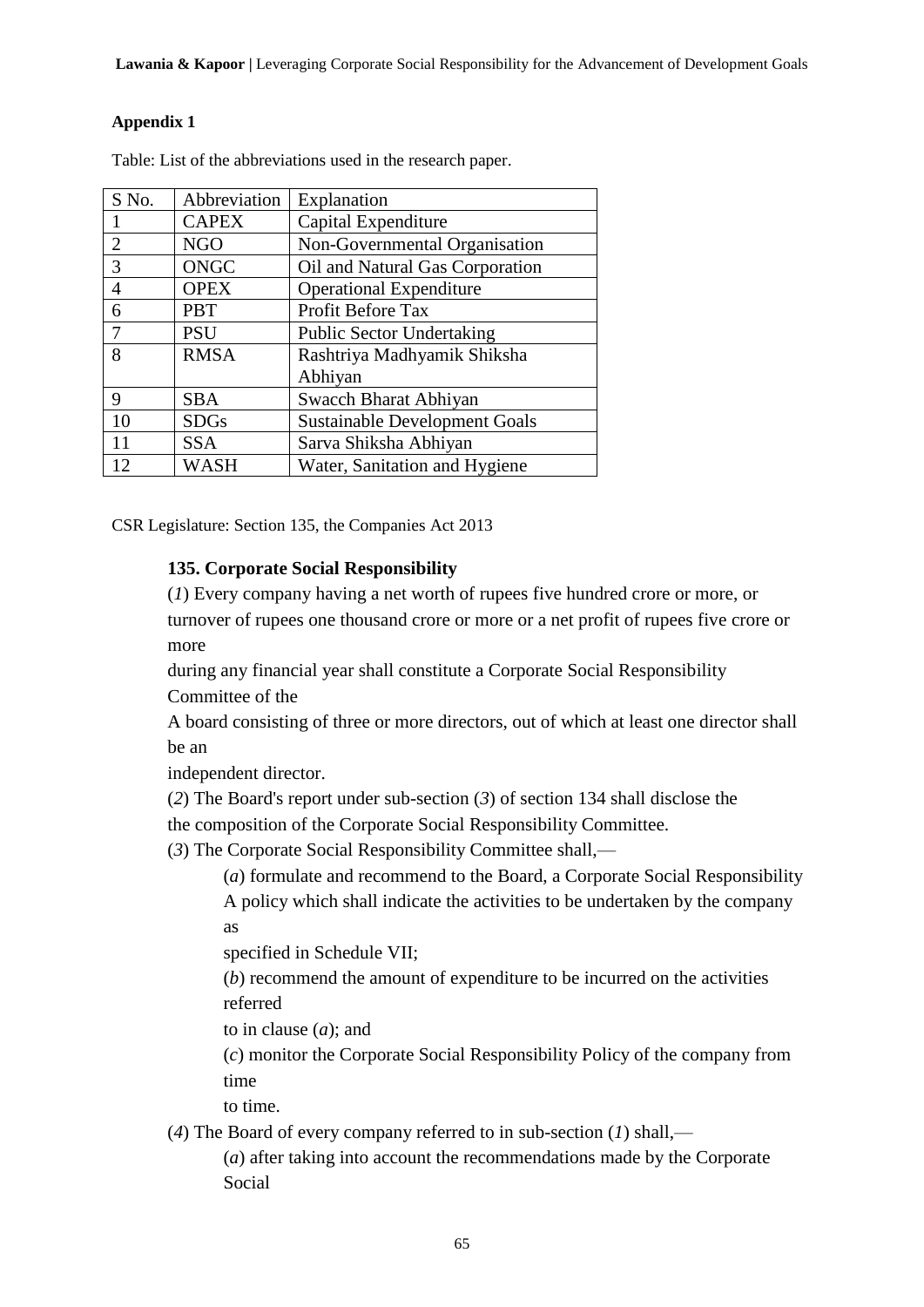Responsibility Committee, approve the Corporate Social Responsibility Policy for the

company and disclose the contents of such Policy in its report and also place it on the

company's website, if any, in such manner as may be prescribed; and

(*b*) ensure that the activities as are included in Corporate Social Responsibility The policy of the company is undertaken by the company.

(*5*) The Board of every company referred to in sub-section (*1*), shall ensure that the the company spends, in every financial year, at least two percent. of the average net profits of

the company made during the three immediately preceding financial years, in pursuance of

its Corporate Social Responsibility Policy:

Provided that the company shall give preference to the local area and areas around it where it operates, for spending the amount earmarked for Corporate Social Responsibility

activities:

Provided further that if the company fails to spend such amount, the Board shall, in its report made under clause (*o*) of sub-section (*3*) of section 134, specify the reasons for not

spending the amount.

*Explanation*.—For the purposes of this section "average net profit" shall be calculated in accordance with the provisions of section 198.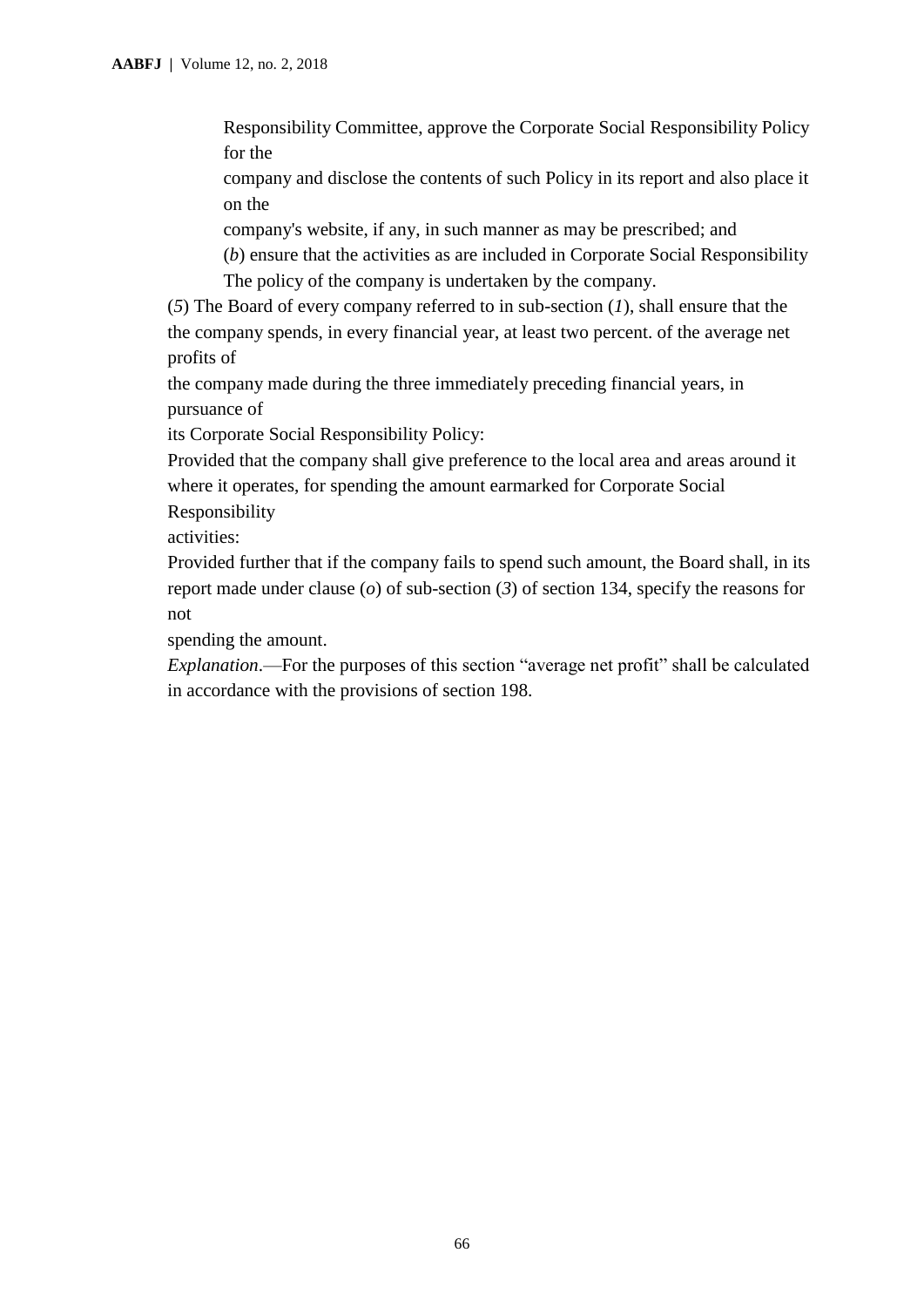#### **Appendix 2**

#### HISTORICAL PERSPECTIVE OF CSR LEGISLATION IN INDIA



the importance of inclusive growth is widely recognized as an essential part of India's quest for development. It reiterates our firm commitment to include those sections of the society in the growth process, which had hitherto remained excluded from the mainstream of development. In line with this national endeavour, Corporate Social Responsibility (CSR) was conceived as an instrument for integrating social, environmental and human development concerns in the entire value chain of corporate business. Ministry of Corporate Affairs had issued 'Voluntary Guidelines on Corporate Social Responsibility, 2009' as a first step towards mainstreaming the concept of Business Responsibilities. This was further refined subsequently, as 'National Voluntary Guidelines on Social, Environmental and Economic Responsibilities of Business, 2011'.

**[The National Voluntary Guidelines \(NVGs\)](http://www.mca.gov.in/Ministry/latestnews/National_Voluntary_Guidelines_2011_12jul2011.pdf)** on Social, Environmental and Economic Responsibilities of Business released by the Ministry of Corporate Affairs (MCA) in July 2011, is essentially a set of nine principles that offer Indian businesses an understanding and approach to inculcate responsible business conduct. These nine principles are:

- i. conduct and govern themselves with ethics, transparency, and accountability.
- ii. provide goods and services that are safe and that contribute to sustainability throughout their life cycle.
- iii. promote the well-being of all employees.
- iv. respect the interests of, and be responsive towards all stakeholders, especially those who are disadvantaged, vulnerable and marginalized.
- v. respect and promote human rights.
- vi. protect and make efforts to restore the environment.
- vii. when engaged in influencing public and regulatory policy, they should do so in a responsible manner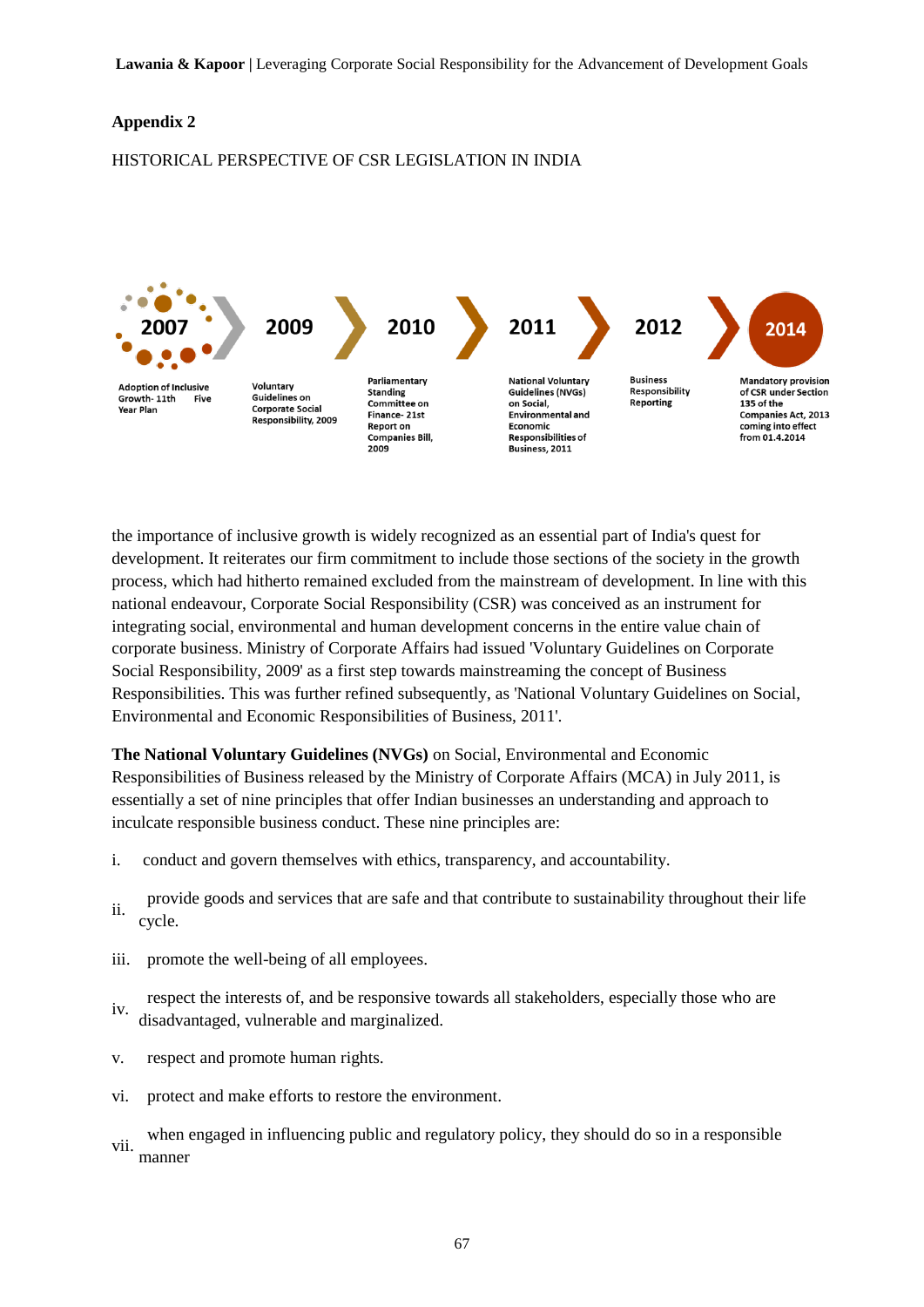viii. support inclusive growth and equitable development

ix. engage with and provide value to their customers and consumers in a responsible manner.

These guidelines not being prescriptive in nature, nevertheless seek to guide Indian businesses to take into account Indian social and business realities and the global trends, while promoting their businesses.

Principle (viii) of the NVGs on 'inclusive growth and equitable development' focuses on encouraging business action on national development priorities, including community development initiatives and strategic CSR based on the shared value concept. This principle of NVG was subsequently translated into a mandatory provision of Corporate Social Responsibility (CSR) in Section 135 of the Companies Act 2013.

The 21st Report of the Parliamentary Standing Committee on Finance is one of the prime movers for bringing the CSR provisions within the statute. It was observed by the Standing Committee, that annual statutory disclosures on CSR required to be made by the companies under the Act would be a sufficient check on non-compliance. [Section 135\(4\) of the Companies Act 2013](http://www.mca.gov.in/SearchableActs/Section135.htm) mandates every company qualifying under Section 135(1) to make a statutory disclosure of CSR in its Annual Report of the Board. Rule 9 of the [Companies \(Corporate Social Responsibility Policy\), Rules,](http://mca.gov.in/Ministry/pdf/CompaniesActNotification2_2014.pdf)  [2014](http://mca.gov.in/Ministry/pdf/CompaniesActNotification2_2014.pdf) prescribes the format in which such disclosure is to be made.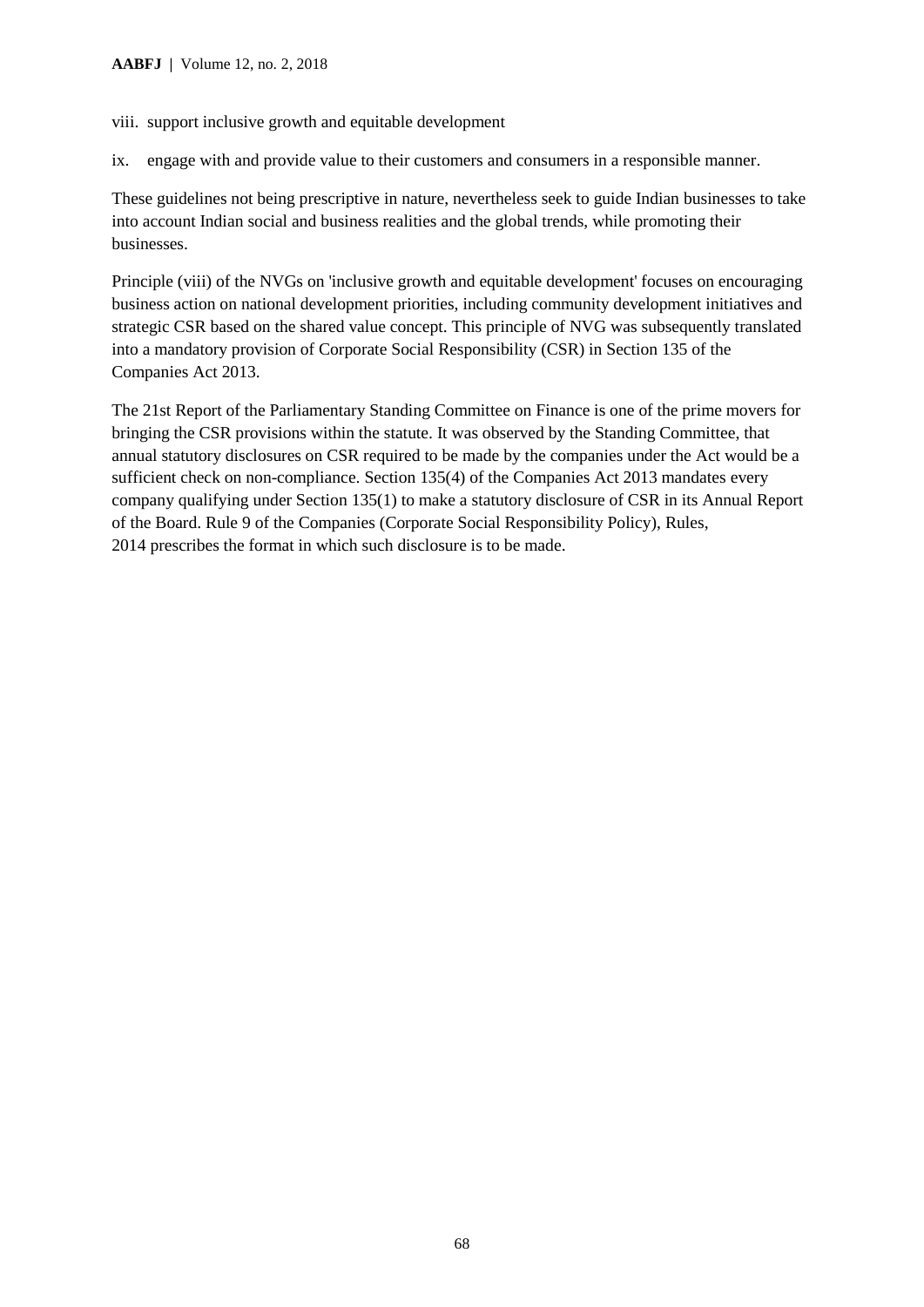**Lawania & Kapoor |** Leveraging Corporate Social Responsibility for the Advancement of Development Goals

# **Appendix 3**

# **[Top Companies to factor their CSR to Swachh Bharat Abhiyan by Amount Spent](http://csr.gov.in/CSR/mactivity.php?year=FY%202015-16&csr_spent_range=&compCat=&state=&district=&mact=Swachh%20Bharat%20Kosh#collapseThree)**

| S.No.          | <b>Company Name</b>                               | <b>Amount Spent(INR Lakh)</b> |
|----------------|---------------------------------------------------|-------------------------------|
| $\mathbf{1}$   | Northern Coalfields Limited                       | 11,180.27                     |
| $\overline{2}$ | <b>Larsen And Toubro Limited</b>                  | 6,000.00                      |
| 3              | Gail (India) Limited                              | 3,173.41                      |
| $\overline{4}$ | Pec Limited                                       | 1,917.00                      |
| $\mathfrak s$  | <b>Hindustan Unilever Limited</b>                 | 1,847.00                      |
| 6              | Hindustan Petroleum Corporation Limited           | 1,581.68                      |
| 7              | <b>Ecgc Limited</b>                               | 1,100.00                      |
| $8\,$          | <b>Nuclear Power Corporation Of India Limited</b> | 1,000.00                      |
| 9              | <b>Jsw Steel Limited</b>                          | 426.00                        |
| 10             | Oil India Limited                                 | 373.00                        |
|                | <b>Total (in Lakh) INR</b>                        | 28,598.36                     |